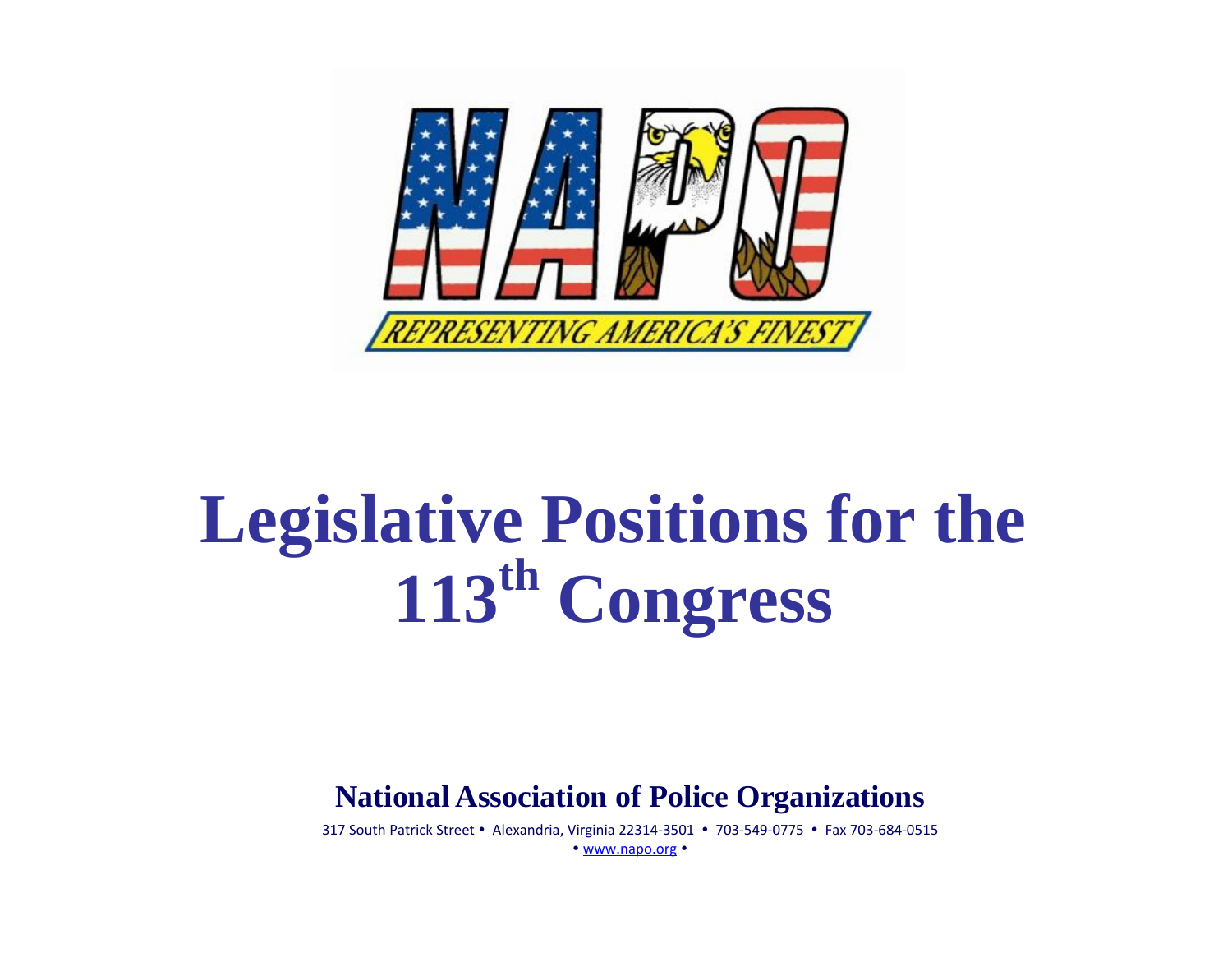| <b>Position</b> | <b>Bill</b> | <b>Date</b> | <b>Sponsor</b>            | <b>Title</b>                                                    | <b>Summary</b>                                                                                                    | <b>Status</b>                                                                                                                                                                                                          | <b>Explanation/NAPO Actions</b>                                                                                                                                                                                                                                                                                                                                                                                                                                                                                                                                                                                                                                                                                                                                                                                                                                                                                                                                                                                                                 |
|-----------------|-------------|-------------|---------------------------|-----------------------------------------------------------------|-------------------------------------------------------------------------------------------------------------------|------------------------------------------------------------------------------------------------------------------------------------------------------------------------------------------------------------------------|-------------------------------------------------------------------------------------------------------------------------------------------------------------------------------------------------------------------------------------------------------------------------------------------------------------------------------------------------------------------------------------------------------------------------------------------------------------------------------------------------------------------------------------------------------------------------------------------------------------------------------------------------------------------------------------------------------------------------------------------------------------------------------------------------------------------------------------------------------------------------------------------------------------------------------------------------------------------------------------------------------------------------------------------------|
| Support         | S. 54       | 1/22/2013   | Patrick Leahy<br>$(D-VT)$ | The "Stop Illegal<br>Trafficking in<br>Firearms Act of<br>2013" | A bill to increase<br>public safety by<br>punishing and<br>deterring<br>firearms<br>trafficking.<br>10 cosponsors | 3/21/2013 Provisions of<br>S.54 are included in S.<br>649, the Safe<br>Communities, Safe<br>Schools Act of 2013                                                                                                        | This bill establishes a new Federal criminal<br>offense prohibiting individuals from purchasing a<br>firearm for another person, or attempting or<br>conspiring to do so. The bill imposes strict<br>penalties for violating this law, particularly if the<br>defendant knew, or had reasonable cause to<br>believe that a firearm would be used to commit a<br>crime of violence. The bill also criminalizes<br>smuggling firearms out of the United States to<br>complement existing laws criminalizing the<br>smuggling of firearms into the United States.<br>Additionally, the bill strengthens existing laws<br>regarding the transfer of guns to prohibited<br>persons, and ensures that the law prohibits the<br>sale of guns and ammunition to people who<br>intend to transfer them to criminals.<br>NAPO supports increased penalties, at<br>both the Federal and state level, for offenses<br>committed with firearms, and joins other law<br>enforcement agencies from across the United<br>States in support of this legislation. |
| Support         | S. 146      | 1/24/2013   | Barbara Boxer<br>$(D-CA)$ | The "School<br>Safety<br>Enhancement<br>Act of 2013"            | A bill to enhance<br>the safety of<br>America's<br>schools.<br>5 cosponsors                                       | 3/12/2013 Reported to<br>the Senate with an<br>amendment in the nature<br>of a substitute and<br>without a written report<br>by the Senate Judiciary<br>Committee and placed<br>on the Senate<br>Legislative Calendar. | Since 1999 - the year of the shootings at<br>Columbine High School - 262 students, teachers,<br>and others have been killed or wounded in K-12<br>school shootings. Dozens more lives have been<br>lost due to gun violence on the campuses of<br>America's colleges and universities.<br>The circumstances surrounding each horrible<br>incident are unique, but regardless of the causes,<br>we must agree that our nation's schools should<br>be places of safe learning for children and young<br>adults in every community and on every college<br>campus.<br>The substitute amendment to S.146,<br>(supported by Sens. Boxer, Collins, and<br>Blumenthal), reauthorizes the successful Secure<br>Our Schools Grant Program.<br>enforcement<br><b>NAPO</b><br>joins other law                                                                                                                                                                                                                                                              |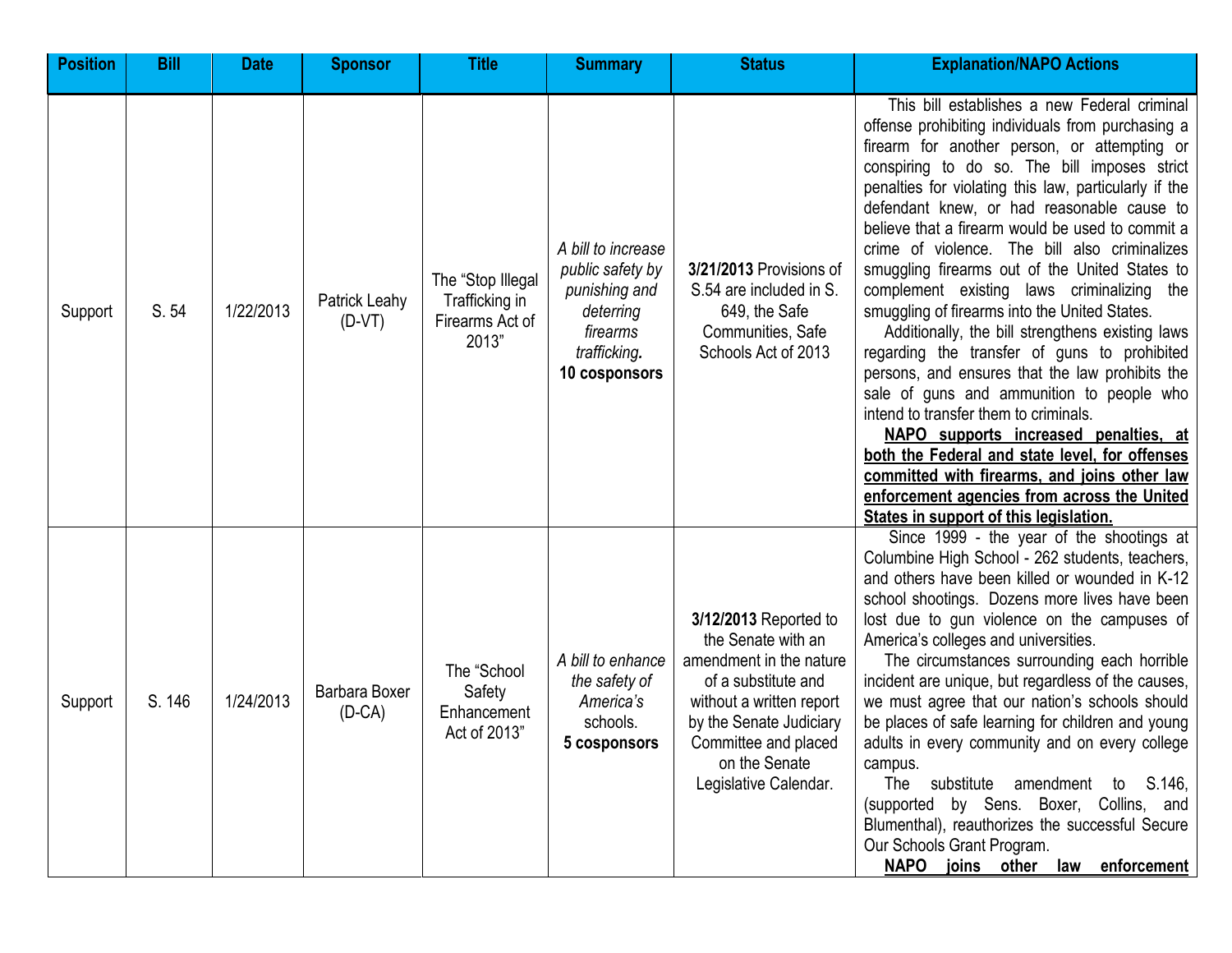| <b>Position</b> | <b>Bill</b> | <b>Date</b> | <b>Sponsor</b>         | <b>Title</b>                                                       | <b>Summary</b>                                                                                                                                                       | <b>Status</b>                                                                                                                                                                                                         | <b>Explanation/NAPO Actions</b>                                                                                                                                                                                                                                                                                                                                                                                                                                                                                                                                                                                                                                                                                                                                                                                                                                                                                                                                                                                                                                                                                                                                                                                                                                                                                                                                                                                                |
|-----------------|-------------|-------------|------------------------|--------------------------------------------------------------------|----------------------------------------------------------------------------------------------------------------------------------------------------------------------|-----------------------------------------------------------------------------------------------------------------------------------------------------------------------------------------------------------------------|--------------------------------------------------------------------------------------------------------------------------------------------------------------------------------------------------------------------------------------------------------------------------------------------------------------------------------------------------------------------------------------------------------------------------------------------------------------------------------------------------------------------------------------------------------------------------------------------------------------------------------------------------------------------------------------------------------------------------------------------------------------------------------------------------------------------------------------------------------------------------------------------------------------------------------------------------------------------------------------------------------------------------------------------------------------------------------------------------------------------------------------------------------------------------------------------------------------------------------------------------------------------------------------------------------------------------------------------------------------------------------------------------------------------------------|
|                 |             |             |                        |                                                                    |                                                                                                                                                                      |                                                                                                                                                                                                                       | agencies from across the United States in<br>support of this legislation. NAPO has also<br>voiced support for providing age-appropriate<br>education for students and citizens regarding<br>how to respond if a shooting occurs.<br>conditions<br>with mental<br>health<br>People<br>disproportionately are arrested and incarcerated.                                                                                                                                                                                                                                                                                                                                                                                                                                                                                                                                                                                                                                                                                                                                                                                                                                                                                                                                                                                                                                                                                         |
| Support         | S. 162      | 1/28/2013   | Al Franken<br>$(D-MN)$ | The "Justice and<br>Mental Health<br>Collaboration<br>Act of 2013" | A bill to<br>reauthorize and<br><i>improve</i> the<br>Mentally III<br><b>Offender</b><br>Treatment and<br>Crime<br><b>Reduction Act of</b><br>2004.<br>33 cosponsors | 6/20/2013 Reported to<br>the Senate with an<br>amendment in the nature<br>of a substitute and<br>without a written report<br>by the Senate Judiciary<br>Committee and placed<br>on the Senate<br>Legislative Calendar | Using our criminal justice system as a mental<br>health system does not make sense. The Justice<br>and Mental Health Collaboration Act (JMHCA)<br>allows for the improvement of access to mental<br>health services for people who come into contact<br>with the criminal justice system, and gives law<br>enforcement officers the tools they need to<br>identify and respond to mental health issues in<br>the community.<br>NAPO is a strong supporter of the Justice<br>and Mental Health Collaboration Program<br>(JMHCP), which helps criminal justice and<br>mental health agencies work collaboratively<br>towards better outcomes.<br>NAPO has advocated for the passage of<br>legislation<br>during<br>meetings<br>this<br><u>with</u><br>staffers,<br><b>Congressional</b><br>participated<br>in<br>working<br>with<br>fellow<br>meetings<br>group<br>stakeholders, contacted both Senate and<br>House Judiciary Committee members to<br>request support of the bill, and signed the<br>JMHCA sign-on letter. These efforts led to the<br>legislation being passed by the Senate<br>Judiciary Committee with strong bipartisan<br>support.<br>Since it was passed by the Senate<br>Judiciary Committee, Senators Tom Coburn<br>(R-OK) and Mike Lee (R-UT) have placed holds<br>on the JMHCA. NAPO is working with other<br>stakeholders to urge the aforementioned<br>Senators to remove the holds so that the bill |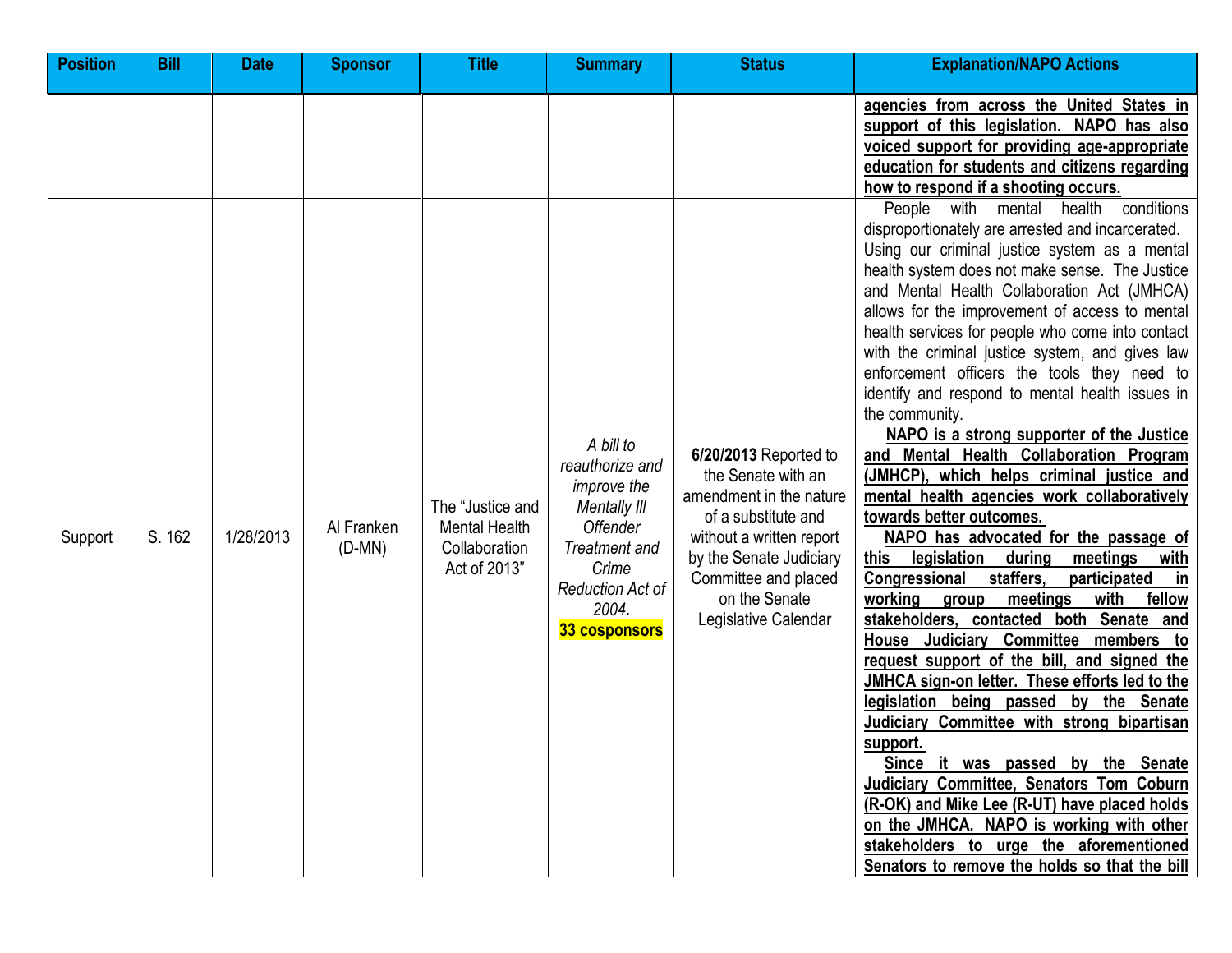| <b>Position</b> | <b>Bill</b> | <b>Date</b> | <b>Sponsor</b>                 | <b>Title</b>                                | <b>Summary</b>                                                                                                                                                       | <b>Status</b>                                                                                                                                                                                                                                                                                                                                                                                         | <b>Explanation/NAPO Actions</b>                                                                                                                                                                                                                                                                                                                                                                                                                                                                                                                                                                                                                                                                                                                                                                                                                                                                                                                                                                                                                                                                                                                                                                                                                                                                                                                                    |
|-----------------|-------------|-------------|--------------------------------|---------------------------------------------|----------------------------------------------------------------------------------------------------------------------------------------------------------------------|-------------------------------------------------------------------------------------------------------------------------------------------------------------------------------------------------------------------------------------------------------------------------------------------------------------------------------------------------------------------------------------------------------|--------------------------------------------------------------------------------------------------------------------------------------------------------------------------------------------------------------------------------------------------------------------------------------------------------------------------------------------------------------------------------------------------------------------------------------------------------------------------------------------------------------------------------------------------------------------------------------------------------------------------------------------------------------------------------------------------------------------------------------------------------------------------------------------------------------------------------------------------------------------------------------------------------------------------------------------------------------------------------------------------------------------------------------------------------------------------------------------------------------------------------------------------------------------------------------------------------------------------------------------------------------------------------------------------------------------------------------------------------------------|
| Support         | S. 264      | 2/7/2013    | Debbie<br>Stabenow<br>$(D-MI)$ | The "Excellence<br>in Mental Health<br>Act" | A bill to expand<br>access to<br>community<br>mental health<br>centers and<br>improve the<br>quality of mental<br>health care for<br>all Americans.<br>24 cosponsors | 2/7/2013 Referred to the<br>Senate Health,<br>Education, Labor and<br><b>Pensions Committee</b><br>12/12/2013 Senate<br><b>Finance Committee</b><br>approved a version of<br>the bill as an amendment<br>to S.1871<br>3/31/2014 Senate<br>passed a demonstration<br>project of Excellence in<br><b>Mental Health Act</b><br>4/1/2014 President<br>Obama signed into law a<br>demonstration project of | can proceed through the legislative process.<br>NAPO has also met with Senator Franken's<br>senior staff to strategize ways forward.<br>Additionally, NAPO has contacted key<br>Republican Senators to request they co-<br>sponsor the bill.<br>NAPO will continue to aggressively<br>advocate for the passage of this legislation.<br>Members of law enforcement have seen their<br>resources increasingly diverted from public safety<br>in order to address unmet mental health needs.<br>Moreover, the essential public safety net for<br>mental health services has been decimated by<br>years of funding cuts. This legislation helps to<br>close the gaps in the nation's safety net and<br>reinvest in community-based mental health care.<br>NAPO has been relentless in its support of<br>the Excellence in Mental Health Act since the<br>bill was introduced. In meeting after meeting<br>with Senators, Representatives, and their<br>staff, NAPO has emphasized our strong<br>support of the bill. NAPO also coordinated<br>carefully with Senator Stabenow's staff to<br>ensure the passage of this legislation. We are<br>pleased that these efforts led to the passage<br>of the demonstration project of the Excellence<br>in Mental Health Act.<br><b>Senator Stabenow and Senator Blunt have</b><br>continually referenced NAPO as a supporter |
|                 |             |             |                                |                                             |                                                                                                                                                                      | <b>Excellence in Mental</b><br><b>Health Act</b>                                                                                                                                                                                                                                                                                                                                                      | of the legislation in their press releases on the<br>bill. Additionally, Senator Maria Cantwell (D-<br>WA) recognized NAPO as a supporter of the                                                                                                                                                                                                                                                                                                                                                                                                                                                                                                                                                                                                                                                                                                                                                                                                                                                                                                                                                                                                                                                                                                                                                                                                                   |
|                 |             |             |                                |                                             |                                                                                                                                                                      |                                                                                                                                                                                                                                                                                                                                                                                                       | bill during her floor statement.                                                                                                                                                                                                                                                                                                                                                                                                                                                                                                                                                                                                                                                                                                                                                                                                                                                                                                                                                                                                                                                                                                                                                                                                                                                                                                                                   |
|                 |             |             |                                |                                             | A bill to                                                                                                                                                            | 9/19/2013 Reported to                                                                                                                                                                                                                                                                                                                                                                                 | The National Blue Alert Act of 2013, also                                                                                                                                                                                                                                                                                                                                                                                                                                                                                                                                                                                                                                                                                                                                                                                                                                                                                                                                                                                                                                                                                                                                                                                                                                                                                                                          |
|                 |             |             | Benjamin                       | The "National                               | encourage,                                                                                                                                                           | the Senate without a                                                                                                                                                                                                                                                                                                                                                                                  | known as the "Blue Alert" system, would                                                                                                                                                                                                                                                                                                                                                                                                                                                                                                                                                                                                                                                                                                                                                                                                                                                                                                                                                                                                                                                                                                                                                                                                                                                                                                                            |
| Support         | S. 357      | 2/14/2013   | Cardin                         | <b>Blue Alert Act of</b>                    | enhance, and                                                                                                                                                         | written report by the                                                                                                                                                                                                                                                                                                                                                                                 | disseminate information when law enforcement                                                                                                                                                                                                                                                                                                                                                                                                                                                                                                                                                                                                                                                                                                                                                                                                                                                                                                                                                                                                                                                                                                                                                                                                                                                                                                                       |
|                 |             |             | $(D-MD)$                       | 2013"                                       | integrate Blue                                                                                                                                                       | Senate Judiciary                                                                                                                                                                                                                                                                                                                                                                                      | officers are injured or killed in the line of duty.                                                                                                                                                                                                                                                                                                                                                                                                                                                                                                                                                                                                                                                                                                                                                                                                                                                                                                                                                                                                                                                                                                                                                                                                                                                                                                                |
|                 |             |             |                                |                                             | Alert plans                                                                                                                                                          | Committee and placed                                                                                                                                                                                                                                                                                                                                                                                  | Each day, thousands of Federal, state, and                                                                                                                                                                                                                                                                                                                                                                                                                                                                                                                                                                                                                                                                                                                                                                                                                                                                                                                                                                                                                                                                                                                                                                                                                                                                                                                         |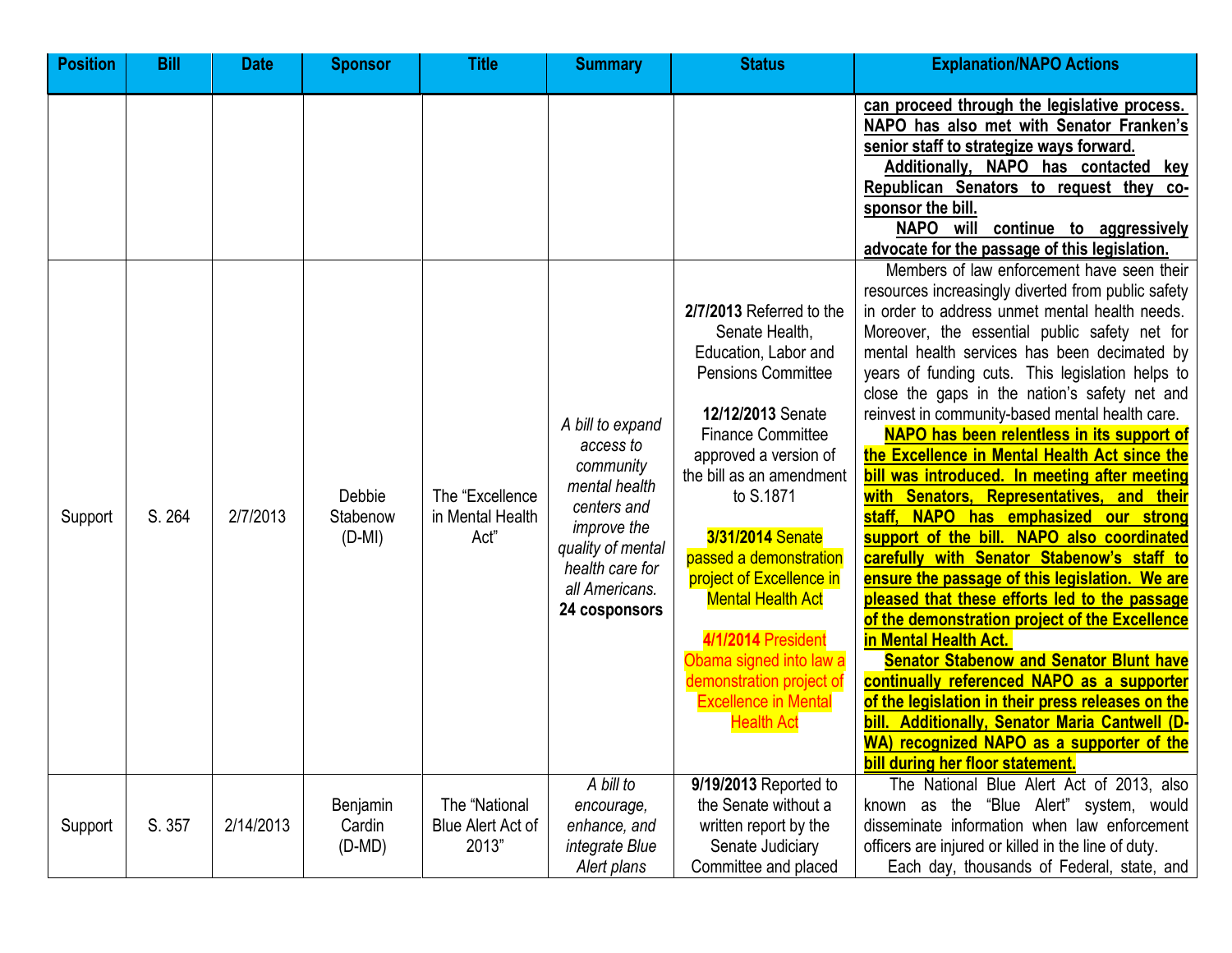| <b>Position</b> | <b>Bill</b> | <b>Date</b> | <b>Sponsor</b> | <b>Title</b> | <b>Summary</b>                                                                                                                                                                                            | <b>Status</b>                                                 | <b>Explanation/NAPO Actions</b>                                                                                                                                                                                                                                                                                                                                                                                                                                                                                                                                                                                                                                                                                                                                                                                                                                                                                                                                                                                                                                                                                                                                                                                                                                                                                                                                                                                                                                                                                                                                                                                                                                                                    |
|-----------------|-------------|-------------|----------------|--------------|-----------------------------------------------------------------------------------------------------------------------------------------------------------------------------------------------------------|---------------------------------------------------------------|----------------------------------------------------------------------------------------------------------------------------------------------------------------------------------------------------------------------------------------------------------------------------------------------------------------------------------------------------------------------------------------------------------------------------------------------------------------------------------------------------------------------------------------------------------------------------------------------------------------------------------------------------------------------------------------------------------------------------------------------------------------------------------------------------------------------------------------------------------------------------------------------------------------------------------------------------------------------------------------------------------------------------------------------------------------------------------------------------------------------------------------------------------------------------------------------------------------------------------------------------------------------------------------------------------------------------------------------------------------------------------------------------------------------------------------------------------------------------------------------------------------------------------------------------------------------------------------------------------------------------------------------------------------------------------------------------|
|                 |             |             |                |              | throughout the<br><b>United States in</b><br>order to<br>disseminate<br>information<br>when a law<br>enforcement<br>officer is<br>seriously injured<br>or killed in the<br>line of duty.<br>22 cosponsors | on the Senate<br>Legislative Calendar by<br>unanimous consent | local law enforcement officers put their lives on<br>the line to serve and protect our nation from crime<br>and potential homeland security attacks. This<br>legislation will help to create a nationwide alert<br>system to quickly identify and apprehend<br>suspects when a law enforcement officer is<br>injured or killed in the line of duty.<br>NAPO strongly believes this legislation is<br>essential to assist the law enforcement<br>with quickly<br>apprehending<br>community<br>suspects and bringing them to justice before<br>they can do anymore harm. Creating a<br>nationwide system that responds to criminal<br>action against law enforcement officers will<br>ensure the safety of the officers and the<br>public they protect.<br>NAPO demonstrated its support of this<br>legislation in the Senate by drafting a<br>response letter to Senator Coburn, who<br>submitted a letter for the record to block the<br>passage of the National Blue Alert Act of<br>2013.<br>NAPO has also met with key stakeholders,<br>including Senator Cardin's staff and fellow<br>law enforcement organizations, to develop<br>strategies to ensure the passage of this<br>legislation. To garner additional support,<br>NAPO has joined other law enforcement<br>organizations in meetings with staffers for<br>Republican members of the Senate Judiciary<br>Committee, including: Senators Sessions (R-<br>AL), Graham (R-SC), Lee (R-UT), Cruz (R-TX),<br>and Flake (R-AZ).<br>NAPO's efforts contributed to the National<br>Blue Alert Act of 2013 being passed by the<br>Senate Judiciary Committee with strong<br>bipartisan support.<br>NAPO plans to continue to work with fellow |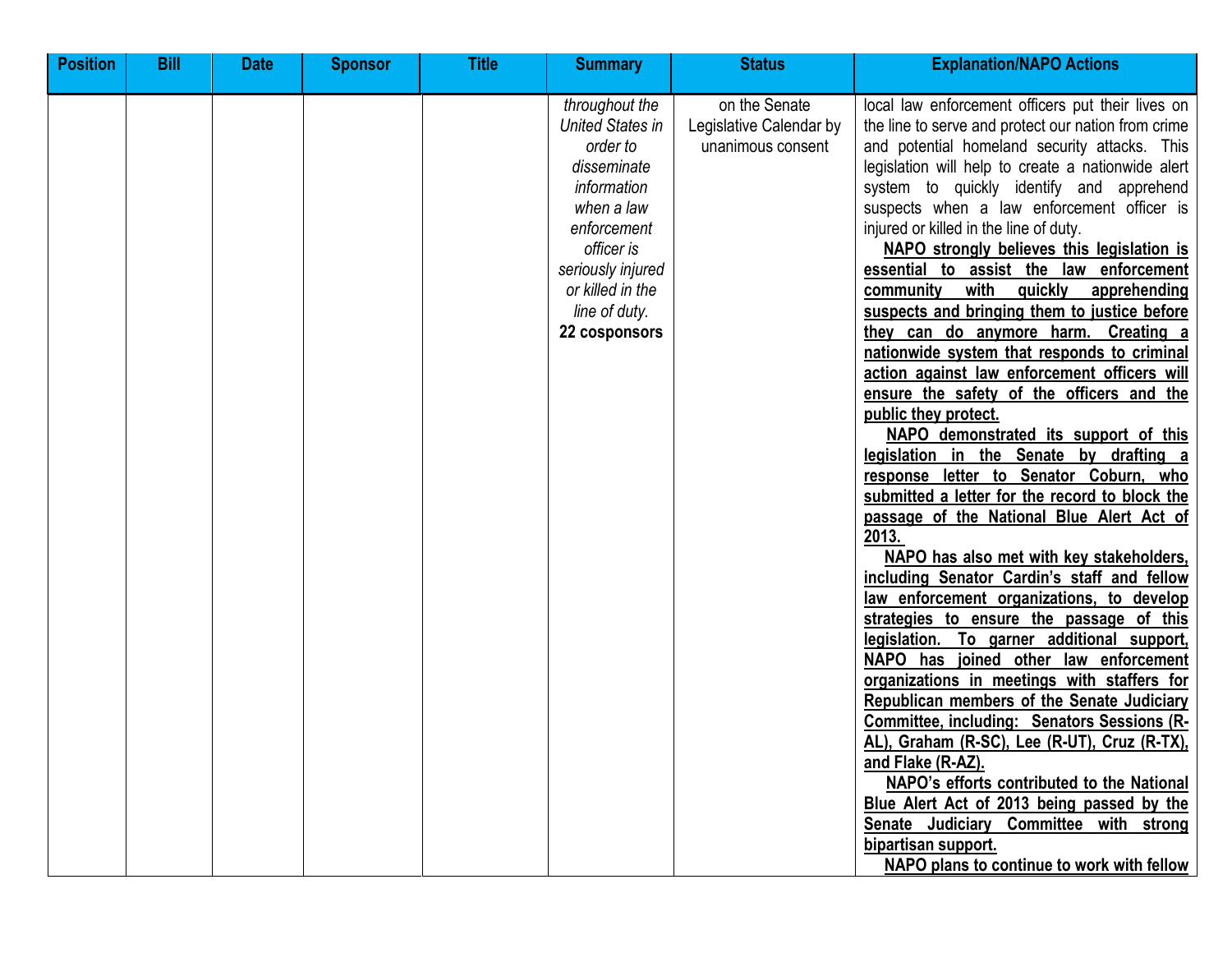| <b>Position</b> | <b>Bill</b> | <b>Date</b> | <b>Sponsor</b>                 | <b>Title</b>                                                         | <b>Summary</b>                                                                                                                                                                                                                                                                   | <b>Status</b>                                                                                                                                                                                                         | <b>Explanation/NAPO Actions</b>                                                                                                                                                                                                                                                                                                                                                                                                                                                                                                                                                                                                                                                                       |
|-----------------|-------------|-------------|--------------------------------|----------------------------------------------------------------------|----------------------------------------------------------------------------------------------------------------------------------------------------------------------------------------------------------------------------------------------------------------------------------|-----------------------------------------------------------------------------------------------------------------------------------------------------------------------------------------------------------------------|-------------------------------------------------------------------------------------------------------------------------------------------------------------------------------------------------------------------------------------------------------------------------------------------------------------------------------------------------------------------------------------------------------------------------------------------------------------------------------------------------------------------------------------------------------------------------------------------------------------------------------------------------------------------------------------------------------|
|                 |             |             |                                |                                                                      |                                                                                                                                                                                                                                                                                  |                                                                                                                                                                                                                       | stakeholders to ensure the passage of this<br>important piece of legislation.                                                                                                                                                                                                                                                                                                                                                                                                                                                                                                                                                                                                                         |
| Support         | S. 374      | 2/25/2013   | Charles<br>Schumer<br>$(D-NY)$ | The "Protecting<br>Responsible<br><b>Gun Sellers Act</b><br>of 2013" | A bill to ensure<br>that all<br>individuals who<br>should be<br>prohibited from<br>buying a firearm<br>are listed in the<br>National Instant<br>Criminal<br>Background<br><b>Check System</b><br>and require a<br>background<br>check for every<br>firearm sale.<br>0 cosponsors | 3/12/2013 Reported to<br>the Senate with an<br>amendment in the nature<br>of a substitute and<br>without a written report<br>by the Senate Judiciary<br>Committee and placed<br>on the Senate<br>Legislative Calendar | legislation expands the national<br>This<br>background check system to include all gun<br>buyers.<br>NAPO has been recognized as one of the<br>nation's leaders in the comprehensive effort<br>to make both officers' and citizens' lives safer,<br>and continues to strongly support better and<br>more accurate background checks to keep<br>weapons out of the wrong hands.                                                                                                                                                                                                                                                                                                                        |
| Support         | S.394       | 2/27/2013   | Amy Klobuchar<br>$(D-MN)$      | The "Metal Theft"<br><b>Prevention Act</b><br>of 2013"               | A bill to prohibit<br>and deter the<br>theft of metal<br>and for other<br>purposes.<br>5 cosponsors                                                                                                                                                                              | 6/13/2013 Reported to<br>the Senate with an<br>amendment in the nature<br>of a substitute and<br>without a written report<br>by the Senate Judiciary<br>Committee and placed<br>on the Senate<br>Legislative Calendar | legislation addresses the<br>This<br>growing<br>problem of metal theft and the risk such theft<br>poses to critical infrastructure.<br>This legislation includes an amendment<br>proposed by NAPO to ensure law enforcement<br>officers are able to access information needed<br>to solve metal theft cases. NAPO formally<br>endorsed the legislation after it was amended<br>to ensure protection of the law enforcement<br>community. The amendment, presented by<br>Senator Amy Klobuchar (D-MN), was accepted<br>by the Judiciary Committee without objection.<br>NAPO continues to work with Senator<br>Klobuchar's staff and fellow stakeholders to<br>ensure the passage of this legislation. |
| Oppose          | S.607       | 5/19/2013   | Patrick Leahy<br>$(D-VT)$      | The "Electronic<br>Communications<br><b>Privacy Act</b>              | A bill to improve<br>the provisions<br>relating to the                                                                                                                                                                                                                           | 4/25/2013 Reported to<br>the Senate for<br>consideration and placed                                                                                                                                                   | This legislation is intended to bring outdated<br>Federal electronic privacy laws into the digital<br>age. The bill makes changes to the Electronic                                                                                                                                                                                                                                                                                                                                                                                                                                                                                                                                                   |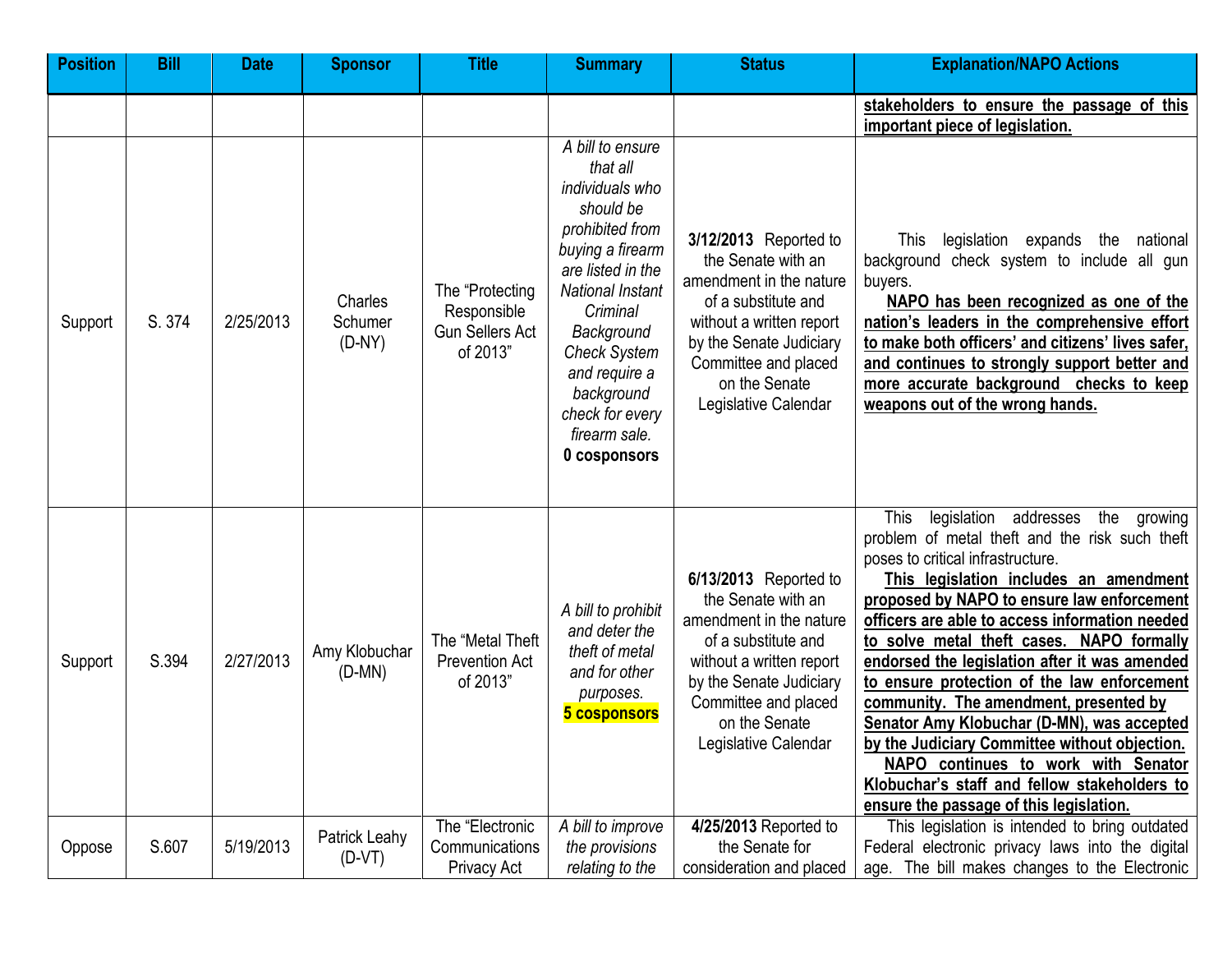| <b>Position</b> | <b>Bill</b> | <b>Date</b> | <b>Sponsor</b>          | <b>Title</b>                         | <b>Summary</b>                                                                                                      | <b>Status</b>                                              | <b>Explanation/NAPO Actions</b>                                                                                                                                                                                                                                                                                                                                                                                                                                                                                                                                                                                                                                                                                                                                                                                                                                                                                                                                                                                                                                                                                                            |
|-----------------|-------------|-------------|-------------------------|--------------------------------------|---------------------------------------------------------------------------------------------------------------------|------------------------------------------------------------|--------------------------------------------------------------------------------------------------------------------------------------------------------------------------------------------------------------------------------------------------------------------------------------------------------------------------------------------------------------------------------------------------------------------------------------------------------------------------------------------------------------------------------------------------------------------------------------------------------------------------------------------------------------------------------------------------------------------------------------------------------------------------------------------------------------------------------------------------------------------------------------------------------------------------------------------------------------------------------------------------------------------------------------------------------------------------------------------------------------------------------------------|
|                 |             |             |                         | Amendments<br>Act of 2013"           | privacy of<br>electronic<br>communication.<br>4 cosponsors                                                          | on the Senate<br>Legislative Calendar                      | Communications Privacy Act (ECPA) to establish<br>a search warrant requirement for the government<br>to obtain Americans' e-mails and other electronic<br>third-party<br>communications<br>from<br>service<br>providers.<br>NAPO strongly opposes adding warrant<br>requirements. Warrants take much longer to<br>secure as compared with the current practice<br>of officers obtaining a court order. This is of<br>particular concern in time-critical cases, such<br>as active kidnapping or child abduction<br>Moreover, warrants require an<br>cases.<br>affidavit, which generally becomes public.<br>These documents have the potential to<br>expose law enforcement and informant<br>identities and methods.<br>There are effective law enforcement<br>policies and procedures already in place on<br>these issues at the state and local level. The<br>warrant requirement would present a huge<br>obstacle to legitimate law enforcement needs<br>and NAPO does not feel that a one-size fits all<br>approach is appropriate for these matters.<br>NAPO will continue to express these concerns<br>to both chambers of Congress. |
| Support         | S. 698      | 4/10/2013   | John Cornyn<br>$(R-TX)$ | The "Line of<br>Duty Act of<br>2013" | A bill to protect<br>prosecutors,<br>judges, law<br>enforcement<br>officers, and<br>their families.<br>0 cosponsors | 4/10/2013 Referred to<br>the Senate Judiciary<br>Committee | This legislation:<br>-Creates a new Federal crime for the killing,<br>attempted killing, or conspiring to kill a United<br>States judge, Federal law enforcement officer, or<br>federally funded public safety officer.<br>-Creates a new Federal crime for interstate flight<br>for justice to avoid prosecution for killing,<br>attempting to kill, or conspiring to kill a United<br>States judge, Federal law enforcement officer, or<br>federally funded public safety officer.<br>-Clarifies and enhances penalties for assaulting a<br>Federal official during the discharge of his or her<br>duties.                                                                                                                                                                                                                                                                                                                                                                                                                                                                                                                               |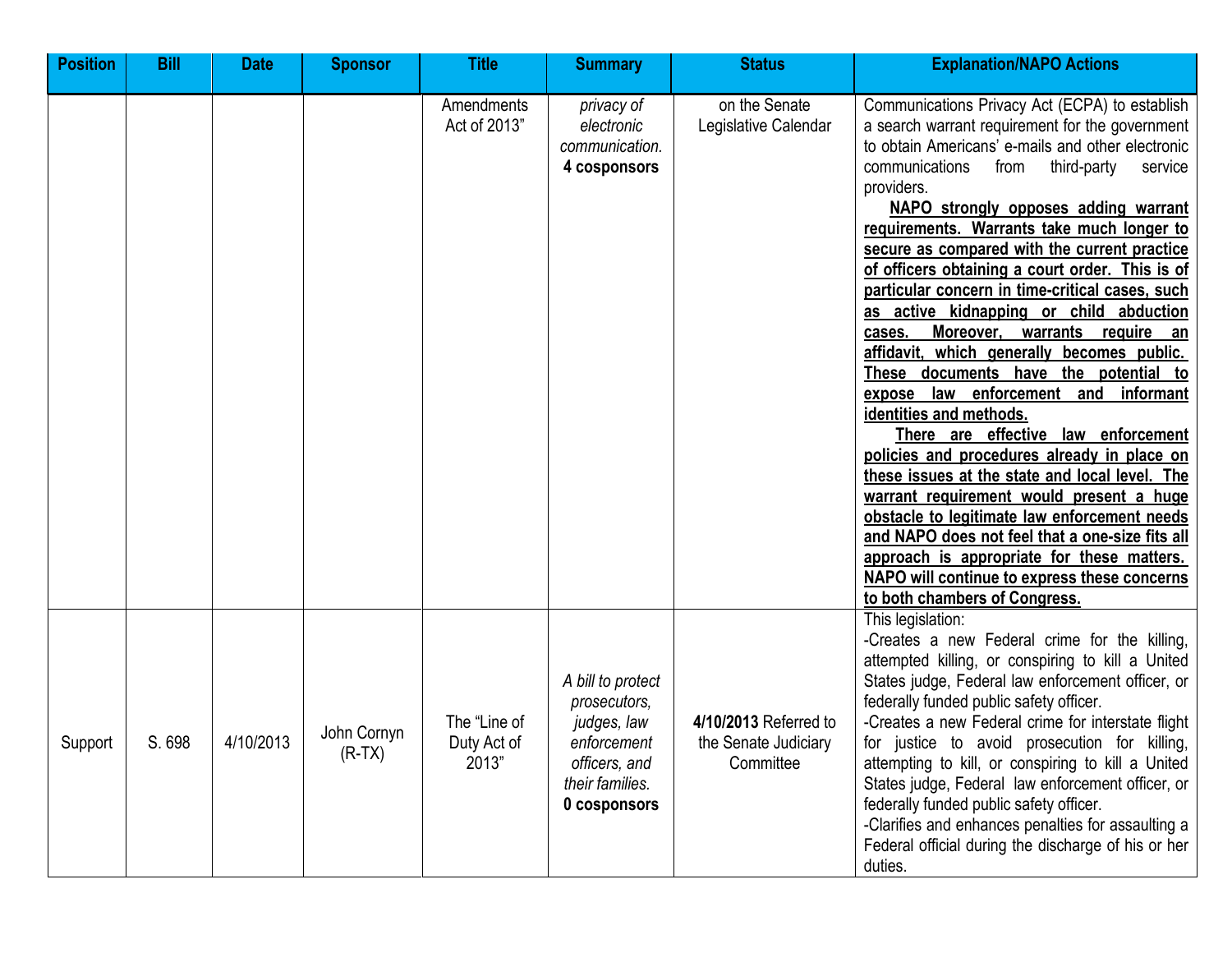| <b>Position</b> | <b>Bill</b> | <b>Date</b> | <b>Sponsor</b>                  | <b>Title</b>                                               | <b>Summary</b>                                                                                                                                            | <b>Status</b>                                            | <b>Explanation/NAPO Actions</b>                                                                                                                                                                                                                                                                                                                                                                                                                                                                                                                                                                                                                                                                                                                                                                                                                                                                                                                                                                                                                                                                                                                                                                                                                                                                                 |
|-----------------|-------------|-------------|---------------------------------|------------------------------------------------------------|-----------------------------------------------------------------------------------------------------------------------------------------------------------|----------------------------------------------------------|-----------------------------------------------------------------------------------------------------------------------------------------------------------------------------------------------------------------------------------------------------------------------------------------------------------------------------------------------------------------------------------------------------------------------------------------------------------------------------------------------------------------------------------------------------------------------------------------------------------------------------------------------------------------------------------------------------------------------------------------------------------------------------------------------------------------------------------------------------------------------------------------------------------------------------------------------------------------------------------------------------------------------------------------------------------------------------------------------------------------------------------------------------------------------------------------------------------------------------------------------------------------------------------------------------------------|
|                 |             |             |                                 |                                                            |                                                                                                                                                           |                                                          | -Expressly allows all judges, prosecutors, and law<br>enforcement officials, subject to<br>limited<br>regulations, to carry firearms into all Federal<br>facilities, Federal courts, and in jurisdictions<br>where the carrying of such weapons is otherwise<br>prohibited by law.<br>-Allows all prosecutors and law enforcement<br>officers, including state and local officers, to<br>possess and obtain an ammunition magazine of<br>any size.<br>NAPO supports this legislation, as NAPO<br>believes the establishment of stricter<br>penalties and increased sentences<br>for<br>or attempting<br>harming<br>to<br>law<br>harm<br>enforcement officers will deter crime. Any<br>persons contemplating harming an officer<br>must know that they will face serious<br>punishments. Increased penalties can make<br>important differences in the attitude of<br>criminals towards law enforcement officers,<br>and ensure protection of the community.<br>NAPO's Executive Director traveled to<br>Dallas in May 2013 to participate in a<br>roundtable discussion with Senator Cornyn<br>(R-TX) to review this legislation. NAPO will<br>continue to engage members of Congress to<br>advocate for the passage of legislation, which<br>will add further protections for the law<br>enforcement community. |
| Oppose          | S.779       | 4/23/2013   | <b>Richard Burr</b><br>$(R-NC)$ | The "Public<br>Employee<br>Pension<br>Transparency<br>Act" | A bill to amend<br>the International<br>Revenue Code<br>of 1986 to<br>provide for<br>reporting and<br>disclosure by<br>state and local<br>public employee | 4/23/2013 Referred to<br>the Senate Finance<br>Committee | The Public Employee Pension Transparency<br>Act (PEPTA) does not protect employee benefits,<br>save costs, or result in more transparency. It is<br>an inappropriate Federal mandate that imposes<br>costly regulation and threatens to tax state and<br>local government bonds.<br>PEPTA mandates a costly and complex layer<br>of Federal reporting on top of existing state and<br>local accounting and reporting.<br>PEPTA gives                                                                                                                                                                                                                                                                                                                                                                                                                                                                                                                                                                                                                                                                                                                                                                                                                                                                            |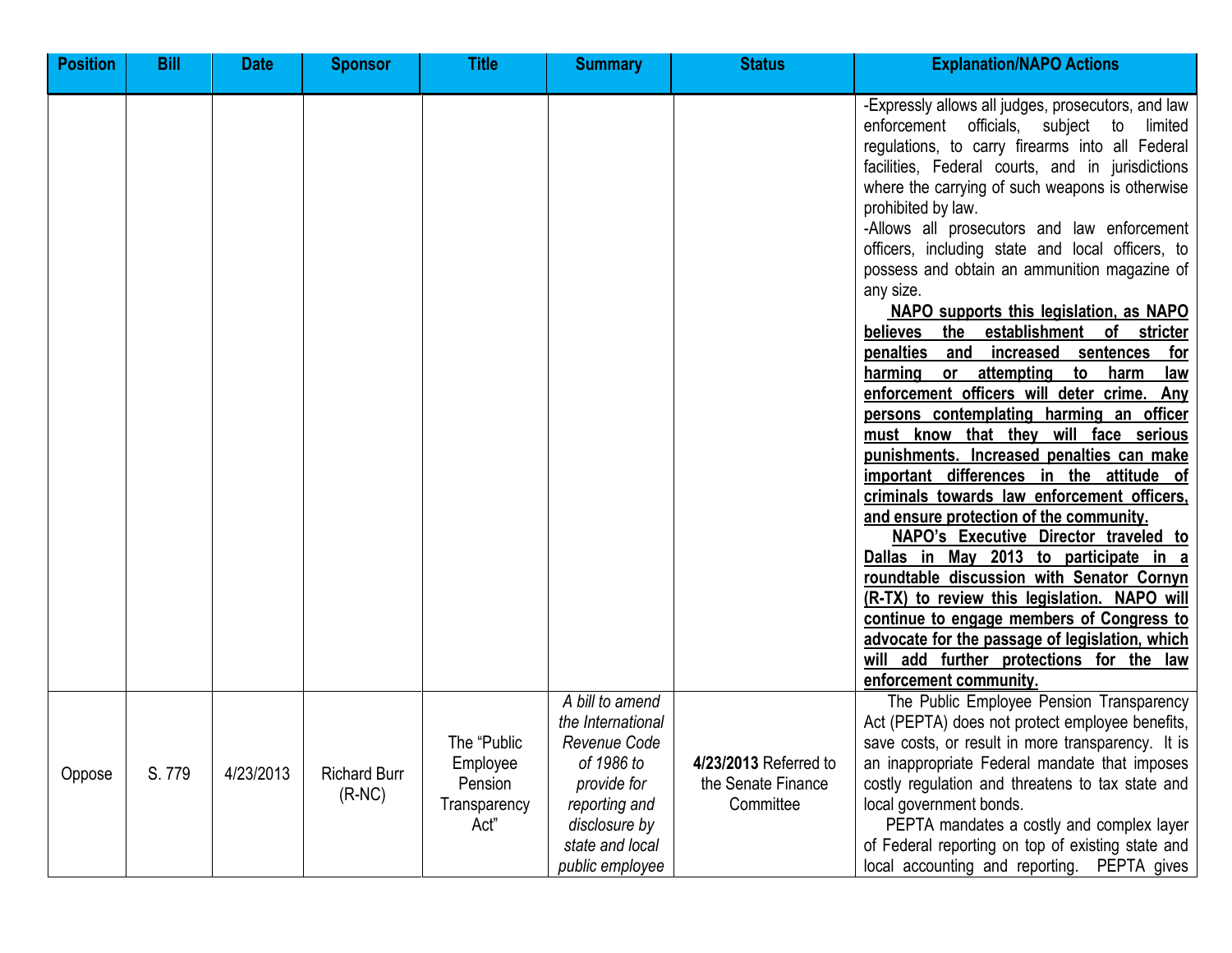| <b>Position</b> | <b>Bill</b> | <b>Date</b> | <b>Sponsor</b>            | <b>Title</b>                                               | <b>Summary</b>                                                                                                                                                                                                                                                                             | <b>Status</b>                                                                                                                                                         | <b>Explanation/NAPO Actions</b>                                                                                                                                                                                                                                                                                                                                                                                                                                                                                                                                                                                                                                                                                                                                                                                                                                                                                                                             |
|-----------------|-------------|-------------|---------------------------|------------------------------------------------------------|--------------------------------------------------------------------------------------------------------------------------------------------------------------------------------------------------------------------------------------------------------------------------------------------|-----------------------------------------------------------------------------------------------------------------------------------------------------------------------|-------------------------------------------------------------------------------------------------------------------------------------------------------------------------------------------------------------------------------------------------------------------------------------------------------------------------------------------------------------------------------------------------------------------------------------------------------------------------------------------------------------------------------------------------------------------------------------------------------------------------------------------------------------------------------------------------------------------------------------------------------------------------------------------------------------------------------------------------------------------------------------------------------------------------------------------------------------|
|                 |             |             |                           |                                                            | retirement<br>pension plans.<br>2 cosponsors                                                                                                                                                                                                                                               |                                                                                                                                                                       | Federal regulators sweeping powers to impose<br>duplicative requirements on State and local<br>governments already struggling to comply with<br>existing costly Federal paperwork burdens. Also,<br>PEPTA threatens far-reaching and unintended<br>consequences for the municipal bond market and<br>the economy as a whole.<br>Moreover, PEPTA creates a one-size-fits-all<br>Federal mandate that interferes with State and<br>local government recovery efforts already<br>underway, and does not allow States and<br>localities to adopt tailored solutions to meet their<br>unique long-term needs.<br>NAPO has routinely met with fellow<br>stakeholders and Congressional staffers to<br>discuss this issue. NAPO has also sent<br>letters to the legislation's cosponsors to<br>express concerns with PEPTA.<br>NAPO will<br>continue to express opposition to PEPTA, as<br>NAPO strongly believes the legislation is<br>imprudent and unnecessary. |
| Support         | S.822       | 4/25/2013   | Patrick Leahy<br>$(D-VT)$ | The "Justice for<br>All<br>Reauthorization<br>Act of 2013" | A bill to protect<br>crime victims'<br>rights, to<br>eliminate the<br>substantial<br>backlog of DNA<br>samples<br>collected from<br>crime scenes<br>and convicted<br>offenders, to<br><i>improve</i> and<br>expand the DNA<br>testing capacity<br>of Federal,<br>State, and local<br>crime | 11/7/13 Reported to the<br>Senate amended and<br>without a written report<br>by the Senate Judiciary<br>Committee and placed<br>on the Senate<br>Legislative Calendar | The bipartisan Justice for All Act of 2004<br>increased resources devoted to DNA and other<br>forensic technology, established safeguards to<br>prevent wrongful convictions, and enhanced<br>protections for crime victims. The Justice for All<br>Reauthorization Act of 2013 reauthorizes and<br>improves the programs created by this historic<br>while<br>legislation,<br>remaining<br>current<br>at<br>authorization levels. This reauthorization builds<br>on the steps the Justice for All Act took to<br>improve the criminal justice system and ensure<br>public confidence in the system.<br>NAPO has discussed this legislation with<br>Chairman Leahy's staff and sent a letter of<br>support for this bill to Chairman Leahy.                                                                                                                                                                                                                 |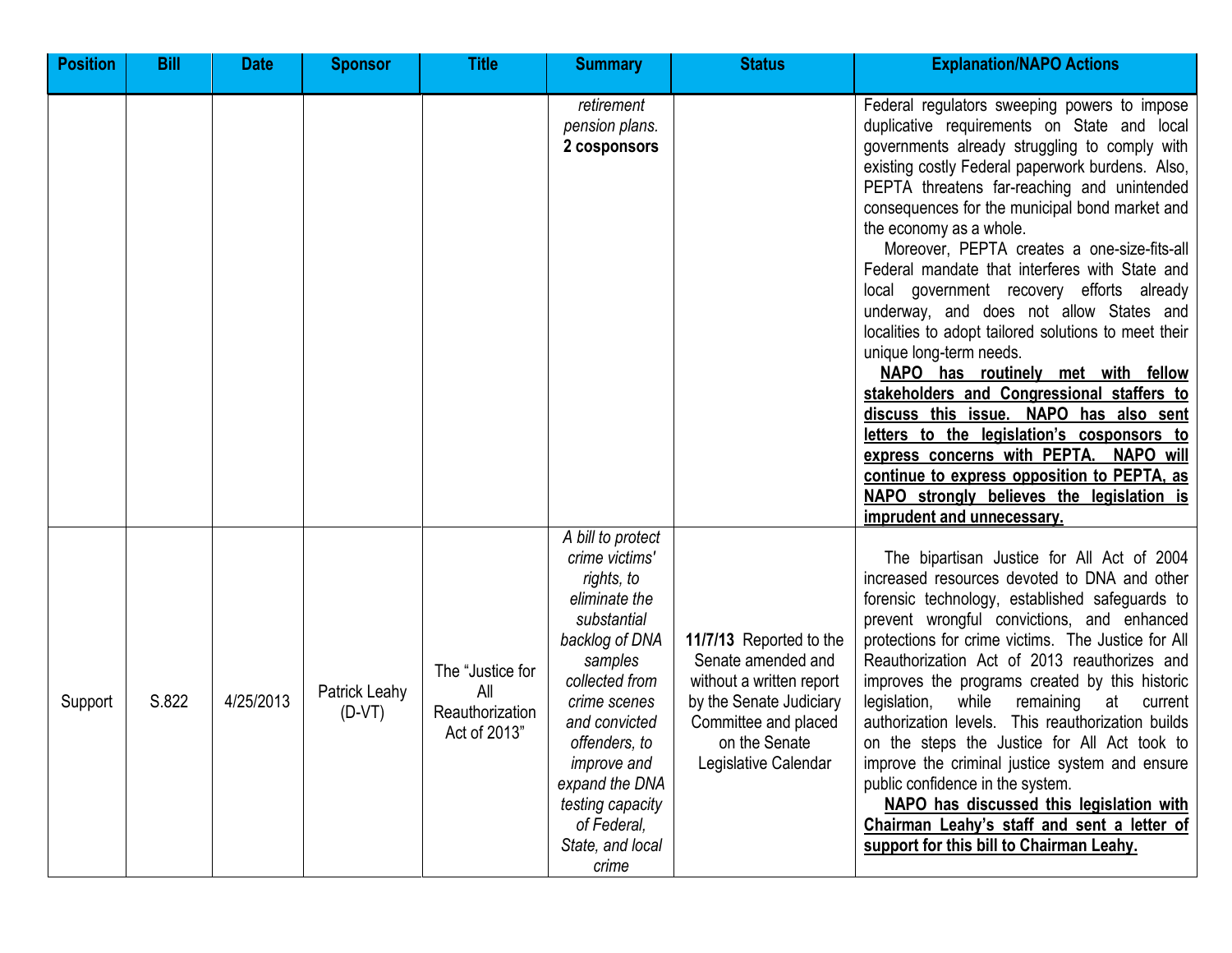| <b>Position</b> | <b>Bill</b> | <b>Date</b> | <b>Sponsor</b>          | <b>Title</b>                             | <b>Summary</b>                                                                                                                                                                                                                                               | <b>Status</b>                                           | <b>Explanation/NAPO Actions</b>                                                                                                                                                                                                                                                                                                                                                                                                                                                                                                                                                                                                                                                                                                                                                                                                                                                                                                                                                                                       |
|-----------------|-------------|-------------|-------------------------|------------------------------------------|--------------------------------------------------------------------------------------------------------------------------------------------------------------------------------------------------------------------------------------------------------------|---------------------------------------------------------|-----------------------------------------------------------------------------------------------------------------------------------------------------------------------------------------------------------------------------------------------------------------------------------------------------------------------------------------------------------------------------------------------------------------------------------------------------------------------------------------------------------------------------------------------------------------------------------------------------------------------------------------------------------------------------------------------------------------------------------------------------------------------------------------------------------------------------------------------------------------------------------------------------------------------------------------------------------------------------------------------------------------------|
|                 |             |             |                         |                                          | laboratories, to<br>increase<br>research and<br>development of<br>new DNA<br>testing<br>technologies, to<br>develop new<br>training<br>programs<br>regarding the<br>collection and<br>use of DNA<br>evidence, and<br>for other<br>purposes.<br>16 cosponsors |                                                         |                                                                                                                                                                                                                                                                                                                                                                                                                                                                                                                                                                                                                                                                                                                                                                                                                                                                                                                                                                                                                       |
| Support         | S. 896      | 5/28/2013   | Mark Begich<br>$(D-AK)$ | The "Social<br>Security<br>Fairness Act" | A bill to amend<br>Title II of the<br><b>Social Security</b><br>Act to repeal the<br>government<br>pension offset<br>and windfall<br>elimination<br>provisions.<br>17 cosponsors                                                                             | 5/8/2013 Referred to the<br>Senate Finance<br>Committee | This bill strikes the Windfall Elimination<br>Provision (WEP) and Government Pension Offset<br>(GPO) formulas currently used to calculate Social<br>Security benefits. Both were enacted in the 1980s<br>because Congress was concerned Social<br>Security paid unintended benefits to workers who<br>had spent most of their careers in "non-covered"<br>jobs. However, the formulas go too far and<br>penalize workers with split careers who<br>contributed a great deal to Social Security, but<br>retire under their "non-covered" pensions.<br>These provisions take hard-earned Social<br>Security dollars out of the hands of retirees or<br>their spouses – money that would otherwise be<br>spent on essential goods and services and<br>bolster the local economy.<br>By significantly scaling back and reducing<br>Social Security benefits for law enforcement<br>officers and their survivors, as GPO and WEP<br>do, officers and their families are provided<br>much less protection against financial |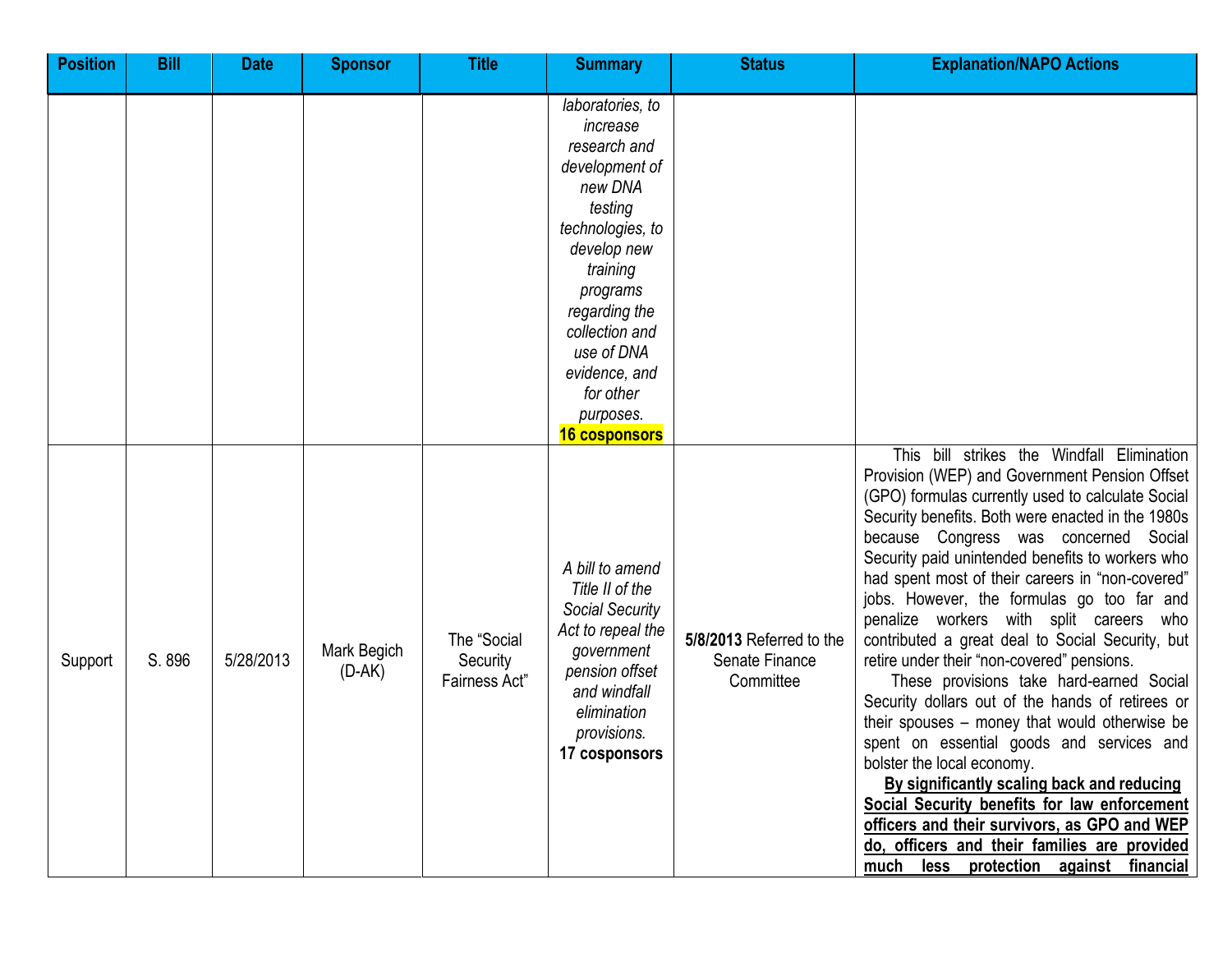| <b>Position</b> | <b>Bill</b> | <b>Date</b> | <b>Sponsor</b>            | <b>Title</b>                                                                                    | <b>Summary</b>                                                                                                                                                                      | <b>Status</b>                                        | <b>Explanation/NAPO Actions</b>                                                                                                                                                                                                                                                                                                                                                                                                                                                                                                                                                                                                                                                                                                                                                                                                                                                                                                                                                                                                                                                                                                                               |
|-----------------|-------------|-------------|---------------------------|-------------------------------------------------------------------------------------------------|-------------------------------------------------------------------------------------------------------------------------------------------------------------------------------------|------------------------------------------------------|---------------------------------------------------------------------------------------------------------------------------------------------------------------------------------------------------------------------------------------------------------------------------------------------------------------------------------------------------------------------------------------------------------------------------------------------------------------------------------------------------------------------------------------------------------------------------------------------------------------------------------------------------------------------------------------------------------------------------------------------------------------------------------------------------------------------------------------------------------------------------------------------------------------------------------------------------------------------------------------------------------------------------------------------------------------------------------------------------------------------------------------------------------------|
| Support         | S.933       | 5/13/2013   | Patrick Leahy<br>$(D-VT)$ | The "Bulletproof<br>Vest Partnership<br><b>Grant Program</b><br>Reauthorization<br>Act of 2013" | A bill to amend<br>Title I of the<br><b>Omnibus Crime</b><br>Control and<br>Safe Streets Act<br>of 1968 to<br>extend the<br>authorization of<br>the Bulletproof<br>Vest Partnership | 8/1/2013 Reported to the<br>Senate for consideration | difficulties.<br>NAPO continues to support efforts to<br>totally repeal GPO and WEP from Title II of the<br>Social Security Act, and will aggressively<br>pursue the passage of this legislation.<br>This legislation extends the authorization of<br>the Bulletproof Vest Partnership (BVP) Grant<br>Program through fiscal year 2018, and ensure<br>that all of America's law enforcement officers are<br>provided with the life-saving protection they need.<br>The BVP Grant Program is a critical resource<br>for state and local jurisdictions. Over the past<br>decade, this vital program has enabled the<br>protection of nearly a half million officers.<br>However, while many officers are protected by<br>bullet-resistant armor, an alarming number of<br>officers, many in small departments across the<br>United States, are not afforded this same<br>protection due to local budget constraints.<br>NAPO believes this legislation is essential<br>to assist state and local law enforcement<br>efforts to purchase bullet resistant vests for<br>their officers.<br>NAPO has discussed the<br>importance of this legislation with numerous |
|                 |             |             |                           |                                                                                                 | <b>Grant Program</b><br>through fiscal<br>year 2018.<br>19 cosponsors                                                                                                               |                                                      | members of Congress and their staffs, and<br>sent letters to Senate Judiciary Committee<br>leadership (Chairman Leahy (D-VT)<br>and<br>Ranking Member Grassley (R-IA)) to express<br>support for the reauthorization of<br>this<br>program.<br>NAPO's efforts were successful, as the<br>Senate Judiciary Committee advanced the                                                                                                                                                                                                                                                                                                                                                                                                                                                                                                                                                                                                                                                                                                                                                                                                                              |
|                 |             |             |                           |                                                                                                 |                                                                                                                                                                                     |                                                      | legislation to the Senate as a whole for<br>consideration by a vote of 14-3.<br>NAPO continues to work with fellow<br>stakeholders to garner additional support for<br>this bill.                                                                                                                                                                                                                                                                                                                                                                                                                                                                                                                                                                                                                                                                                                                                                                                                                                                                                                                                                                             |
| Support         | S.1172      | 6/18/2013   | Barbara                   | The "Law                                                                                        | A bill to amend                                                                                                                                                                     | 6/18/2013 Referred to                                | This legislation ensures that all Federal law                                                                                                                                                                                                                                                                                                                                                                                                                                                                                                                                                                                                                                                                                                                                                                                                                                                                                                                                                                                                                                                                                                                 |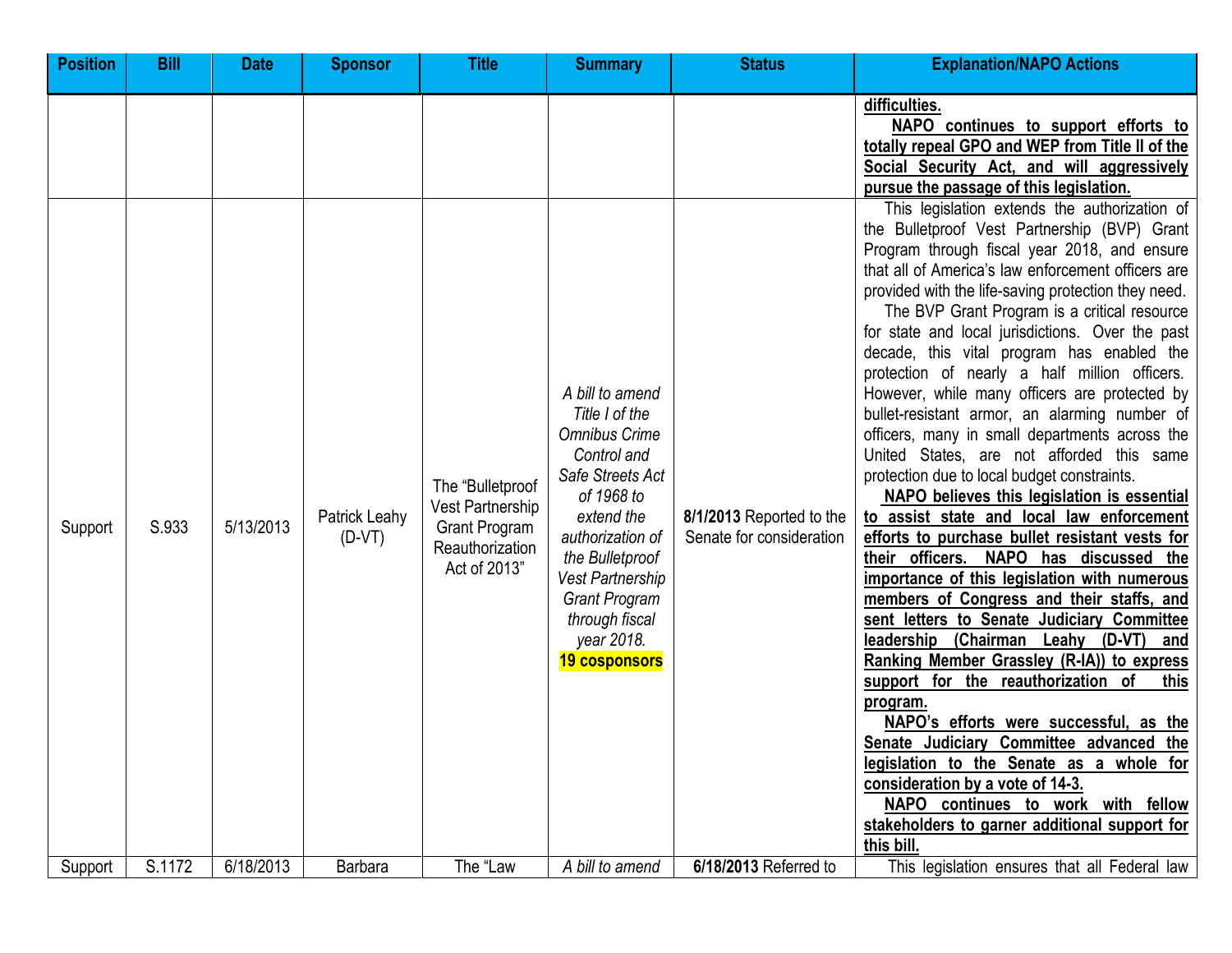| <b>Position</b> | <b>Bill</b> | <b>Date</b> | <b>Sponsor</b>          | <b>Title</b>                                                           | <b>Summary</b>                                                                                                                                                                                                                                   | <b>Status</b>                                                            | <b>Explanation/NAPO Actions</b>                                                                                                                                                                                                                                                                                                                                                                                                                                                                                                                                                                                                                                                                                                                                                                                                                                                                                                                                                                                                                                                                                                                                                                                                                                                                                                                                                 |
|-----------------|-------------|-------------|-------------------------|------------------------------------------------------------------------|--------------------------------------------------------------------------------------------------------------------------------------------------------------------------------------------------------------------------------------------------|--------------------------------------------------------------------------|---------------------------------------------------------------------------------------------------------------------------------------------------------------------------------------------------------------------------------------------------------------------------------------------------------------------------------------------------------------------------------------------------------------------------------------------------------------------------------------------------------------------------------------------------------------------------------------------------------------------------------------------------------------------------------------------------------------------------------------------------------------------------------------------------------------------------------------------------------------------------------------------------------------------------------------------------------------------------------------------------------------------------------------------------------------------------------------------------------------------------------------------------------------------------------------------------------------------------------------------------------------------------------------------------------------------------------------------------------------------------------|
|                 |             |             | Mikulski<br>$(D-MD)$    | Enforcement<br><b>Officers</b><br>Retirement<br>Equity Act of<br>2013" | the definition of<br>a law<br>enforcement<br>officer under<br>subchapter III of<br>chapter 83 and<br>chapter 84 of<br>title 5, United<br>States Code,<br>respectively, to<br>ensure the<br>inclusion of<br>certain<br>positions.<br>0 cosponsors | the Committee on<br>Homeland Security and<br><b>Governmental Affairs</b> | enforcement officers have the same retirement<br>options, and that their pay and benefits conform<br>to the Federal law enforcement retirement<br>system.<br>Federal law enforcement personnel are the<br>country's first line of defense against terrorism<br>and the smuggling of illegal drugs at our borders.<br>These vital jobs must be filled by men and women<br>able to meet the physical demands of their<br>positions. To maintain this workforce, Congress<br>designed retirement benefits to allow officers to<br>retire earlier than other federal employees. That's<br>why Federal employees classified as "law<br>enforcement officers" (LEOs) are eligible to retire<br>at age 50 with 20 years of federal service.<br>However, thousands of Federal law enforcement<br>personnel are not classified as LEOs and are<br>subsequently not eligible for these enhanced<br>benefits. This legislation would extend LEO status<br>to all Federal employees who carry firearms and<br>are involved in the investigation or apprehension<br>of suspected or convicted criminals.<br>NAPO supports this legislation, as these<br>officers face the same risks and challenges as<br>enforcement<br>personnel<br>currently<br>law<br>classified as LEOs. We need to ensure that all<br>Federal law enforcement officers earn the pay<br>and benefits that they deserve. |
| Support         | S.1354      | 6/24/2013   | John Cornyn<br>$(R-TX)$ | The "End Sex<br><b>Trafficking Act of</b><br>2013"                     | A bill to amend<br>title 18, United<br>States Code, to<br>clarify the range<br>of conduct<br>punished as sex<br>trafficking, and<br>for other<br>purposes.<br>cosponsor                                                                          | 6/24/2013 Referred to<br>the Senate Judiciary<br>Committee               | Every year, thousands of criminals prey on<br>children and trafficking victims in the United<br>States – purchasing illicit and coerced sexual acts<br>on websites and on our streets. This legislation<br>targets the predators that purchase trafficking<br>victims for sex.<br>This legislation strengthens and clarifies the<br>Trafficking Victims Protection Act to ensure that<br>sex trafficking perpetrators are prosecuted for<br>contributing to modern-day-slavery. The bill also                                                                                                                                                                                                                                                                                                                                                                                                                                                                                                                                                                                                                                                                                                                                                                                                                                                                                   |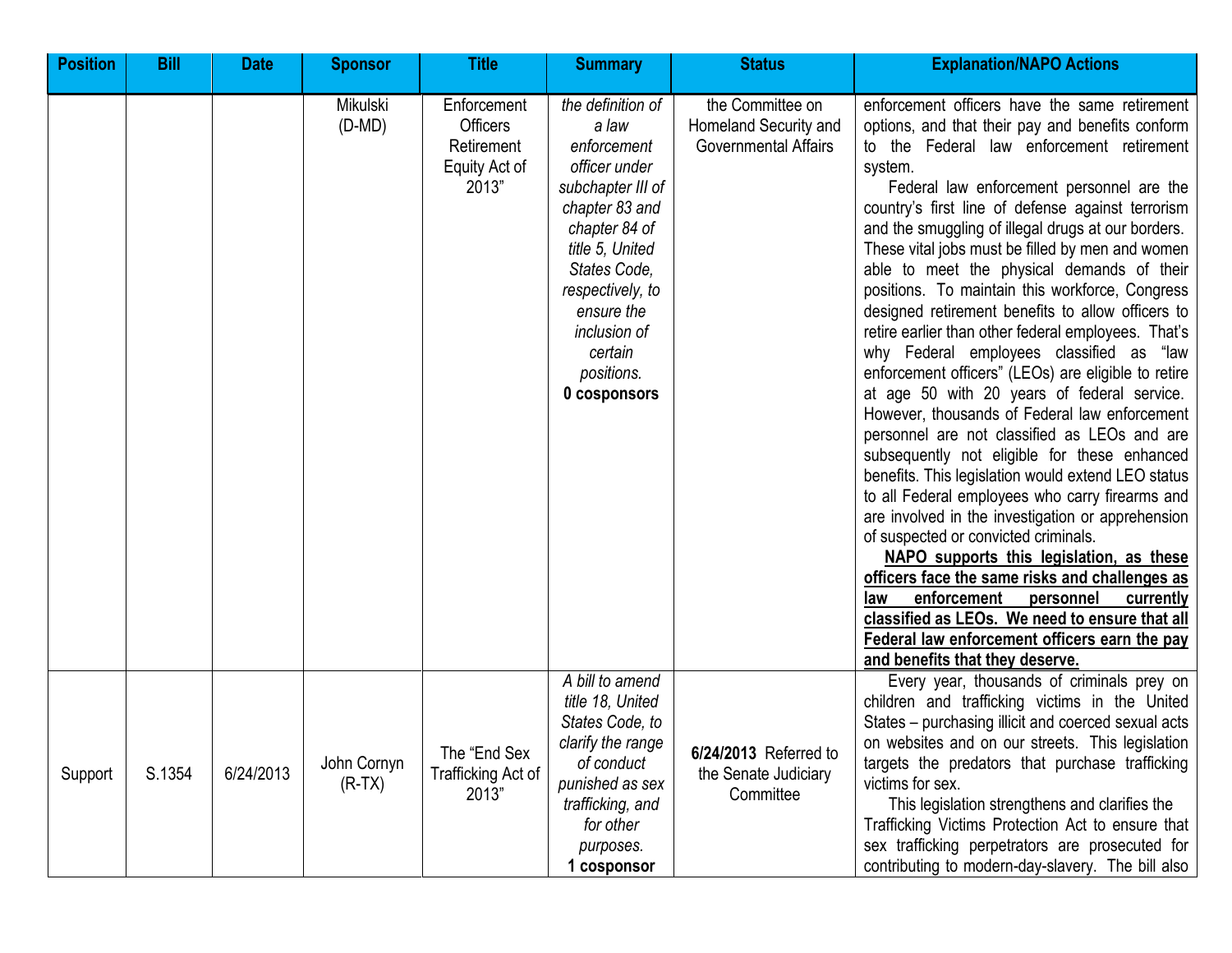| <b>Position</b> | <b>Bill</b> | <b>Date</b> | <b>Sponsor</b>            | <b>Title</b>                                            | <b>Summary</b>                                                                  | <b>Status</b>                                               | <b>Explanation/NAPO Actions</b>                                                                                                                                                                                                                                                                                                                                                                                                                                                                                                                                                                                                                                                                                                |
|-----------------|-------------|-------------|---------------------------|---------------------------------------------------------|---------------------------------------------------------------------------------|-------------------------------------------------------------|--------------------------------------------------------------------------------------------------------------------------------------------------------------------------------------------------------------------------------------------------------------------------------------------------------------------------------------------------------------------------------------------------------------------------------------------------------------------------------------------------------------------------------------------------------------------------------------------------------------------------------------------------------------------------------------------------------------------------------|
|                 |             |             |                           |                                                         |                                                                                 |                                                             | leverages existing resources by directing federally<br>funded law enforcement task forces that are part<br>of the Innocence Lost National Initiative to focus<br>on fighting demand through the investigation,<br>arrest, and prosecution of persons who purchase<br>sexual acts with human trafficking victims.<br>NAPO has joined fellow law enforcement<br>organizations in pledging support for this<br>legislation, and will continue to work with the<br>bill's sponsor to ensure it is passed.                                                                                                                                                                                                                          |
| Support         | S.1690      | 11/13/2013  | Patrick Leahy<br>$(D-VT)$ | The Second<br>Chance<br>Reauthorization<br>Act of 2013" | A bill to<br>reauthorize the<br>Second Chance<br>Act of 2013.<br>14 cosponsors  | 11/13/2013 Referred to<br>the Senate Judiciary<br>Committee | The Second Chance Reauthorization Act of<br>2013 improves state and local grant programs to<br>promote successful prisoner reentry and improve<br>public safety. This legislation continues targeted<br>funding for reentry programs at the state and local<br>level that have been proven to reduce recidivism,<br>lead to better outcomes for those released from<br>prison, and save prison costs.<br>NAPO has sent a letter of support for the<br>Second Chance Reauthorization Act to<br>Senator Leahy, and continues to work closely<br>with the Senator and his staff to ensure the<br>bill is passed.                                                                                                                  |
| Support         | S.1738      | 11/19/2013  | John Cornyn<br>$(R-TX)$   | The "Justice for<br>Victims of<br>Trafficking Act"      | A bill to provide<br>justice for<br>victims of<br>trafficking.<br>18 cosponsors | 11/19/2013 Referred to<br>the Senate Judiciary<br>Committee | This bill is a comprehensive anti-human<br>trafficking bill focused on rescuing domestic<br>victims, tracking down their exploiters, and<br>prosecuting every criminal responsible for<br>modern-day slavery.<br>This legislation would create a deficit-neutral<br>"Domestic Trafficking Victims Fund" financed<br>entirely through increased fines on persons<br>convicted of federal crimes of human trafficking,<br>child pornography, sexual exploitation, and<br>human smuggling. This Fund would supplement<br>the appropriations for existing domestic human<br>trafficking deterrence and victim support with tens<br>of millions of dollars of much-needed funding.<br>The legislation would also increase access to |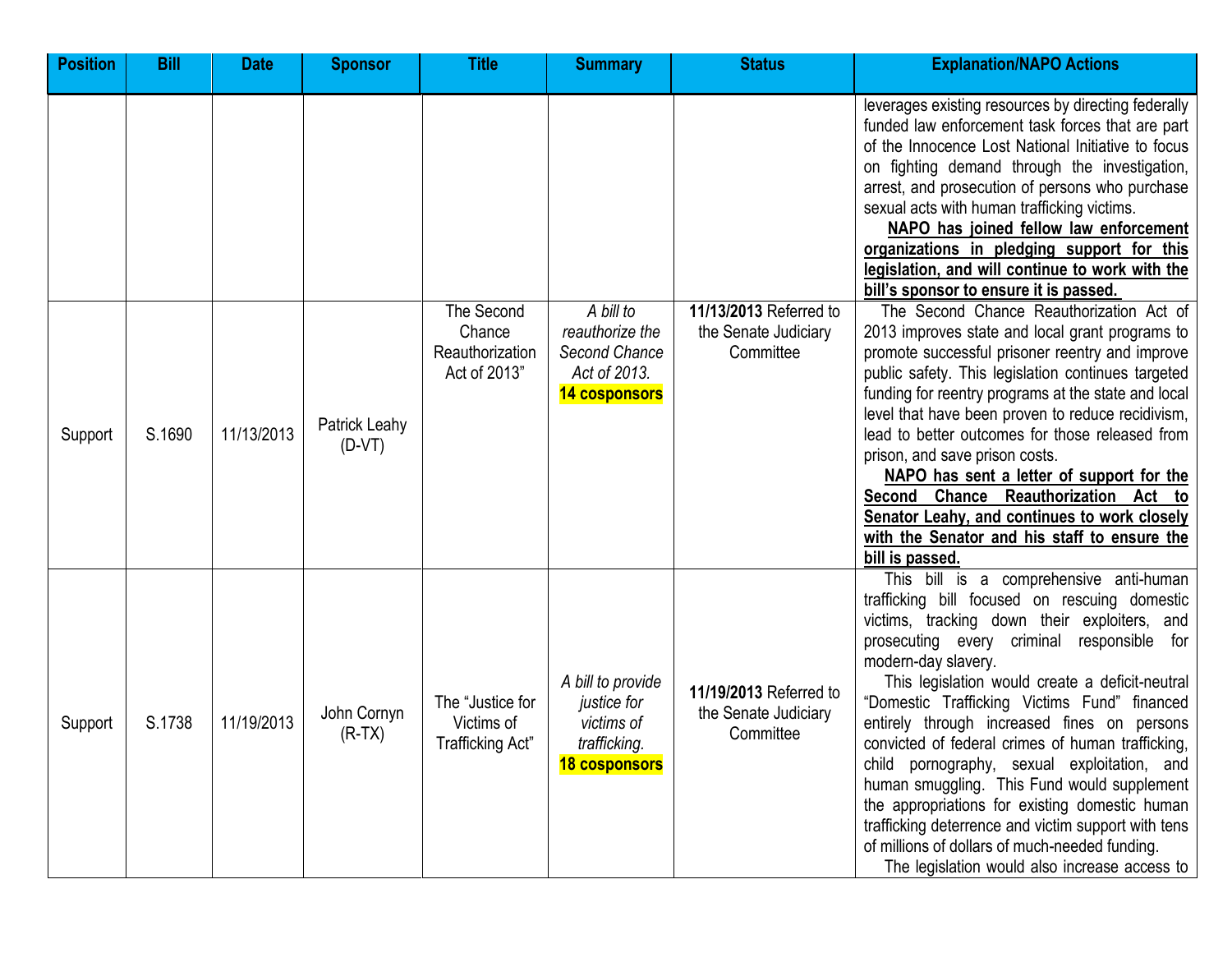| <b>Position</b> | <b>Bill</b> | <b>Date</b> | <b>Sponsor</b>          | <b>Title</b>                                                             | <b>Summary</b>                                                                                                     | <b>Status</b>                                               | <b>Explanation/NAPO Actions</b>                                                                                                                                                                                                                                                                                                                                                                                                                                                                                                                                                                                                                                                                                                                                                                                                                                                                      |
|-----------------|-------------|-------------|-------------------------|--------------------------------------------------------------------------|--------------------------------------------------------------------------------------------------------------------|-------------------------------------------------------------|------------------------------------------------------------------------------------------------------------------------------------------------------------------------------------------------------------------------------------------------------------------------------------------------------------------------------------------------------------------------------------------------------------------------------------------------------------------------------------------------------------------------------------------------------------------------------------------------------------------------------------------------------------------------------------------------------------------------------------------------------------------------------------------------------------------------------------------------------------------------------------------------------|
|                 |             |             |                         |                                                                          |                                                                                                                    |                                                             | services for American citizen victims of human<br>trafficking by allowing them to obtain official<br>recognition of their status from the Department of<br>Health and Human Services. Finally, the bill<br>would create a series of new tools and authorities<br>that will enhance law enforcement's ability to<br>dismantle the vast criminal networks and cartels<br>involved in human trafficking.<br>NAPO has discussed this bill with Senator<br>Cornyn's senior staff, and pledged our<br>support of the legislation on January 10, 2014.<br>NAPO is committed to working with Senator<br>Cornyn to ensure the passage of this<br>important piece of legislation.                                                                                                                                                                                                                              |
| Support         | S.1799      | 12/11/2013  | Chris Coons<br>$(D-DE)$ | The "Victims of<br><b>Child Abuse</b><br>Reauthorization<br>Act of 2013" | A bill to<br>reauthorize<br>subtitle A of the<br><b>Victims of Child</b><br>Abuse Act of<br>1990.<br>11 cosponsors | 12/11/2013 Referred to<br>the Senate Judiciary<br>Committee | This bill reauthorizes the Victims of Child<br>Abuse Act (VOCAA), which provides funding for<br>Children's Advocacy Centers that serve child<br>victims of violent crimes and help<br>law<br>enforcement hold perpetrators accountable.<br>The VOCAA Reauthorization Act of 2013<br>increases authorization levels for Children's<br>Advocacy Centers for the first time since the<br>VOCAA was enacted in 1990.<br>The reauthorization also strengthens the<br>programs through enhanced accountability<br>non-profit<br>requirements,<br>provisions,<br>and<br>limitations on conference expenditures.<br>NAPO pledged our support for the VOCAA<br>Reauthorization Act in November 2013, and<br>Senator Coons recognized NAPO as a<br>supporter of the legislation in his December<br>2013 press release. NAPO is committed to<br>ensuring the passage of this important piece<br>of legislation. |
| Support         | S.1814      | 12/12/2013  | Joe Manchin<br>$(D-WV)$ | The "National<br>Silver Alert Act<br>of 2013"                            | A bill to<br>encourage,<br>enhance, and<br>integrate Silver                                                        | 12/12/2013 Referred to<br>the Senate Judiciary<br>Committee | The National Silver Alert Act of 2013 creates a<br>nationwide network for locating missing adults<br>and seniors. The National Silver Alert Act creates<br>a federal program modeled after the AMBER Alert                                                                                                                                                                                                                                                                                                                                                                                                                                                                                                                                                                                                                                                                                           |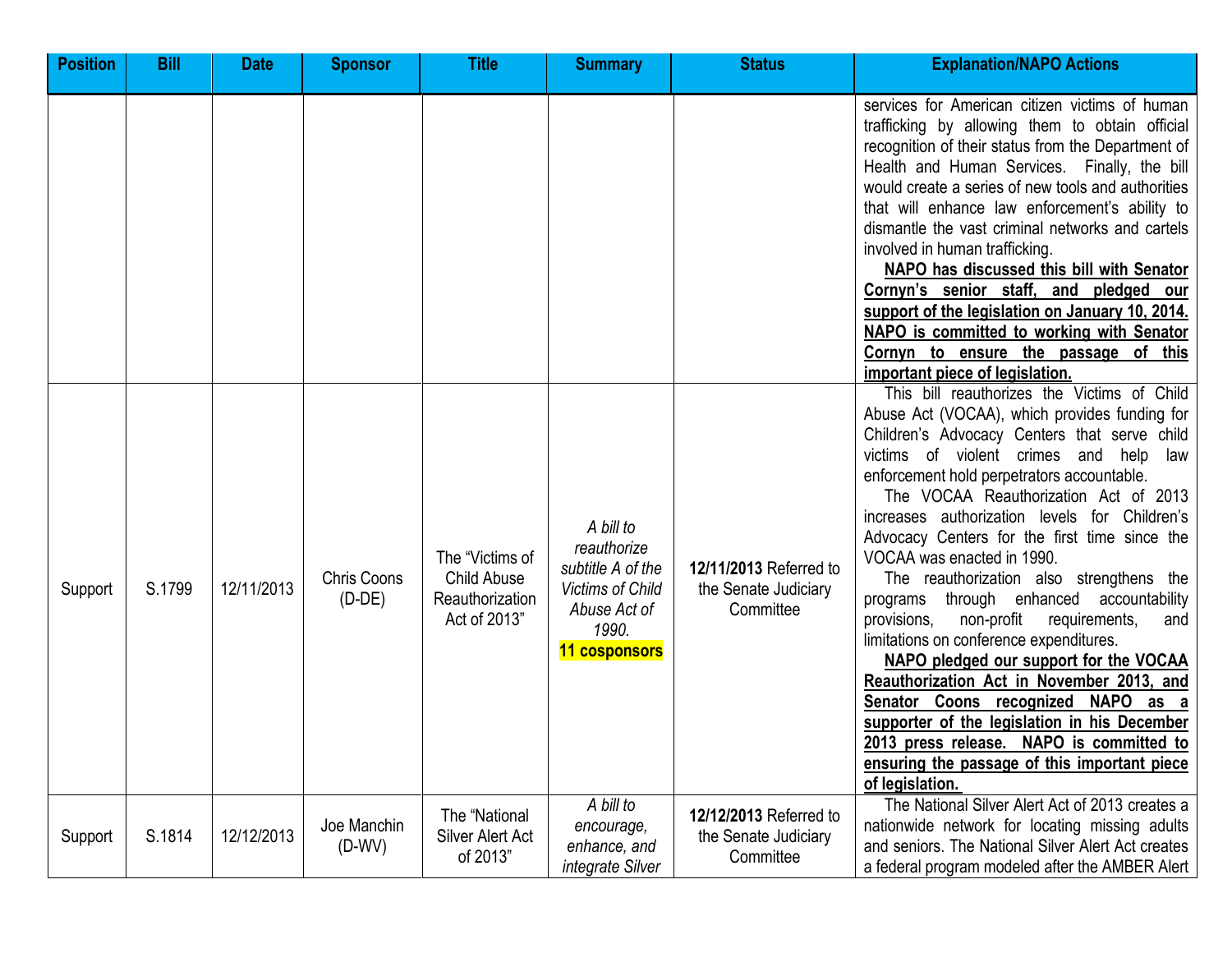| <b>Position</b> | <b>Bill</b> | <b>Date</b> | <b>Sponsor</b>                              | <b>Title</b>                                                                                                                                                                                 | <b>Summary</b>                                                                                                                                                                                      | <b>Status</b>                                                     | <b>Explanation/NAPO Actions</b>                                                                                                                                                                                                                                                                                                                                                                                                                                                                                                                                                                                                                                                                                                                                                                                                                                                                                                                                    |
|-----------------|-------------|-------------|---------------------------------------------|----------------------------------------------------------------------------------------------------------------------------------------------------------------------------------------------|-----------------------------------------------------------------------------------------------------------------------------------------------------------------------------------------------------|-------------------------------------------------------------------|--------------------------------------------------------------------------------------------------------------------------------------------------------------------------------------------------------------------------------------------------------------------------------------------------------------------------------------------------------------------------------------------------------------------------------------------------------------------------------------------------------------------------------------------------------------------------------------------------------------------------------------------------------------------------------------------------------------------------------------------------------------------------------------------------------------------------------------------------------------------------------------------------------------------------------------------------------------------|
|                 |             |             |                                             |                                                                                                                                                                                              | Alert plans<br>throughout the<br><b>United States</b><br>and for other<br>purposes.<br><b>6 cosponsors</b>                                                                                          |                                                                   | and provides federal coordination and assistance<br>to local and state law enforcement agencies.<br>Senator Manchin recognized NAPO as a<br>supporter of this legislation in his December<br>2013 press release.                                                                                                                                                                                                                                                                                                                                                                                                                                                                                                                                                                                                                                                                                                                                                   |
| <b>Support</b>  | S. 2254     | 4/10/2014   | <b>Senator Amy</b><br>Klobuchar<br>$(D-MN)$ | A bill to "amend<br>the Omnibus<br><b>Crime Control</b><br>and Safe<br><b>Streets Act of</b><br>1968 to<br><b>Enhance the</b><br><b>COPS ON THE</b><br><b>BEAT Grant</b><br><b>Program</b> " | A bill to amend<br>the Omnibus<br><b>Crime Control</b><br>and Safe<br><b>Streets Act of</b><br><b>1968 to</b><br>enhance the<br><b>COPS ON THE</b><br><b>BEAT Grant</b><br>Program.<br>9 cosponsors | 4/10/2014 Referred to<br>the Senate Judiciary<br><b>Committee</b> | This bill affirms the Office of Community<br>Oriented Policing Services ('COPS office') as a<br>"separate and distinct" office with a Director with<br>final authority over grants, cooperative<br>agreements, and contracts awarded by the COPS<br>office.<br>The bill also gives the Attorney General the<br>authority to award grants for the establishment of<br>school-based partnerships to combat crime, drug<br>use, and gangs; programs to reduce and prevent<br>the manufacture, distribution, and use of illegal<br>drugs; and for programs to address emerging law<br>enforcement needs.<br>Additionally, the legislation raises the current<br>hiring cap from \$75,000 to \$125,000.<br>NAPO worked closely with Senator<br>Klobuchar's staff as the bill was drafted.<br>NAPO will continue to work with Senator<br>Klobuchar and the House bill's sponsor,<br>Congressman Dave Reichert (R-WA), to<br>ensure this important legislation is passed. |
| Support         | H.R. 180    | 1/4/2013    | Michael Grimm<br>$(R-NY)$                   | The "National<br>Blue Alert Act of<br>2013"                                                                                                                                                  | A bill to<br>encourage,<br>enhance, and<br>integrate Blue<br>Alert plans<br>throughout the<br><b>United States in</b><br>order to<br>disseminate<br>information<br>when a law                       | 5/14/2013 Passed in the<br>House                                  | NAPO submitted a statement for the record<br>in support of the National Blue Alert Act of<br>2013. House Judiciary Committee Chairman<br>Bob Goodlatte (R-VA) publicly noted NAPO's<br>support of the legislation during the House<br>Judiciary Committee mark-up session and<br>during his floor statement.<br>For additional information on this legislation,<br>please see S.357.                                                                                                                                                                                                                                                                                                                                                                                                                                                                                                                                                                               |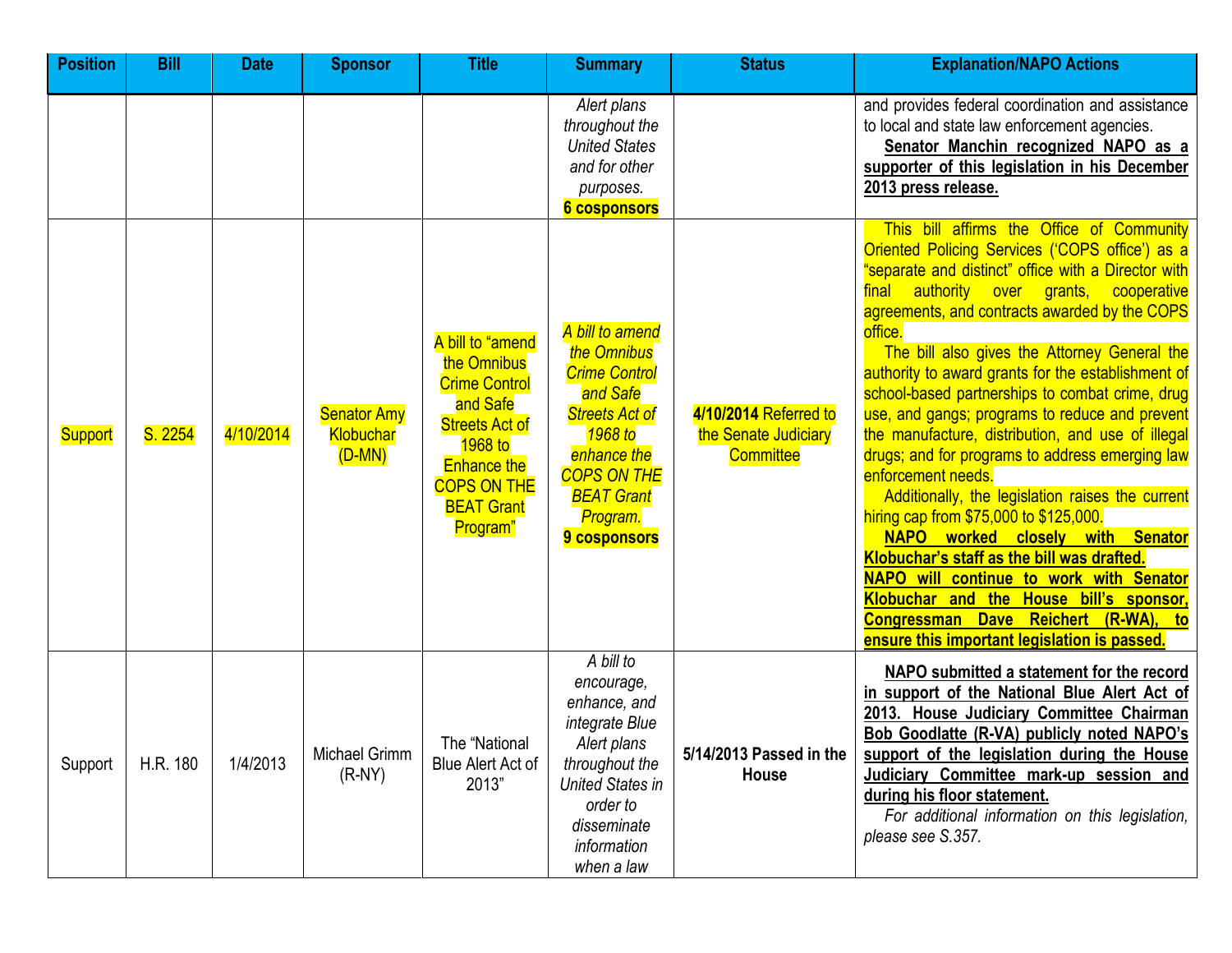| <b>Position</b> | <b>Bill</b> | <b>Date</b> | <b>Sponsor</b>                        | <b>Title</b>                                                                                                                                   | <b>Summary</b>                                                                                                                                                                                                                                                                                                                                                                                                                                                                                                             | <b>Status</b>                                                                                                                                                   | <b>Explanation/NAPO Actions</b>                                                                                                                                                                                                                                                                                                                                                                                                                                                                                                                                                                                              |
|-----------------|-------------|-------------|---------------------------------------|------------------------------------------------------------------------------------------------------------------------------------------------|----------------------------------------------------------------------------------------------------------------------------------------------------------------------------------------------------------------------------------------------------------------------------------------------------------------------------------------------------------------------------------------------------------------------------------------------------------------------------------------------------------------------------|-----------------------------------------------------------------------------------------------------------------------------------------------------------------|------------------------------------------------------------------------------------------------------------------------------------------------------------------------------------------------------------------------------------------------------------------------------------------------------------------------------------------------------------------------------------------------------------------------------------------------------------------------------------------------------------------------------------------------------------------------------------------------------------------------------|
| Support         | H.Res.190   | 4/26/2013   | <b>Richard Hanna</b><br>$(R-NY)$      | A resolution<br>condemning the<br>April 15, 2013,<br>Improvised<br><b>Explosive</b><br>Device (IED)<br>attacks in<br>Boston,<br>Massachusetts. | enforcement<br>officer is<br>Seriously injured<br>or killed in the<br>line of duty<br>14 cosponsors<br>A resolution<br>condemning the<br>April 15, 2013,<br>Improvised<br>Explosive<br>Device (IED)<br>attacks in<br>Boston,<br>Massachusetts,<br>and calling upon<br>the United<br><b>States</b><br>government, the<br>governments of<br>all nations, the<br><b>United Nations,</b><br>and other<br>international<br>organizations o<br>renounce the<br>use of IEDs and<br>take action to<br>stop their<br>proliferation. | 4/26/2016 Referred to<br>the following<br>committees: House<br>Armed Services, House<br>Judiciary, House Foreign<br>Affairs, & House<br><b>Veterans Affairs</b> | The Boston Marathon bombings were a tragic<br>reminder of the horrors that IEDs can bring to<br>civilian populations.<br>NAPO supports efforts to firmly condemn<br>IEDs and remember all of the victims of the<br>Boston Marathon terrorist attacks.<br><b>NAPO</b><br>continues to express unwavering support for<br>America's service<br>members and<br>first<br>responders who put their lives on the line to<br>face and defeat IEDs.<br>NAPO sent a letter of support for H.Res.190<br>to Congressman Hanna on November 1, 2013,<br>and continues to work closely with the<br>Congressman and his staff on this issue. |
| Support         | H.R. 401    | 1/23/2013   | <b>Richard Nugent</b><br>$(R$ -FL $)$ | The "Justice and<br><b>Mental Health</b><br>Collaboration<br>Act of 2013"                                                                      | 61 cosponsors<br>A bill to<br>reauthorize and<br><i>improve the</i><br>Mentally III<br><b>Offender</b><br>Treatment and<br>Crime                                                                                                                                                                                                                                                                                                                                                                                           | 1/23/2013 Referred to<br>the House Judiciary<br>Committee                                                                                                       | The<br>Senate<br>Judiciary<br>Committee's<br>overwhelming support for the JMHCA indicates<br>that members of both parties are ready to<br>address this critical public health and safety<br>issue. This legislation will help reverse the trend<br>of criminalization of mental illnesses, help law<br>enforcement officers stay safe when they are                                                                                                                                                                                                                                                                          |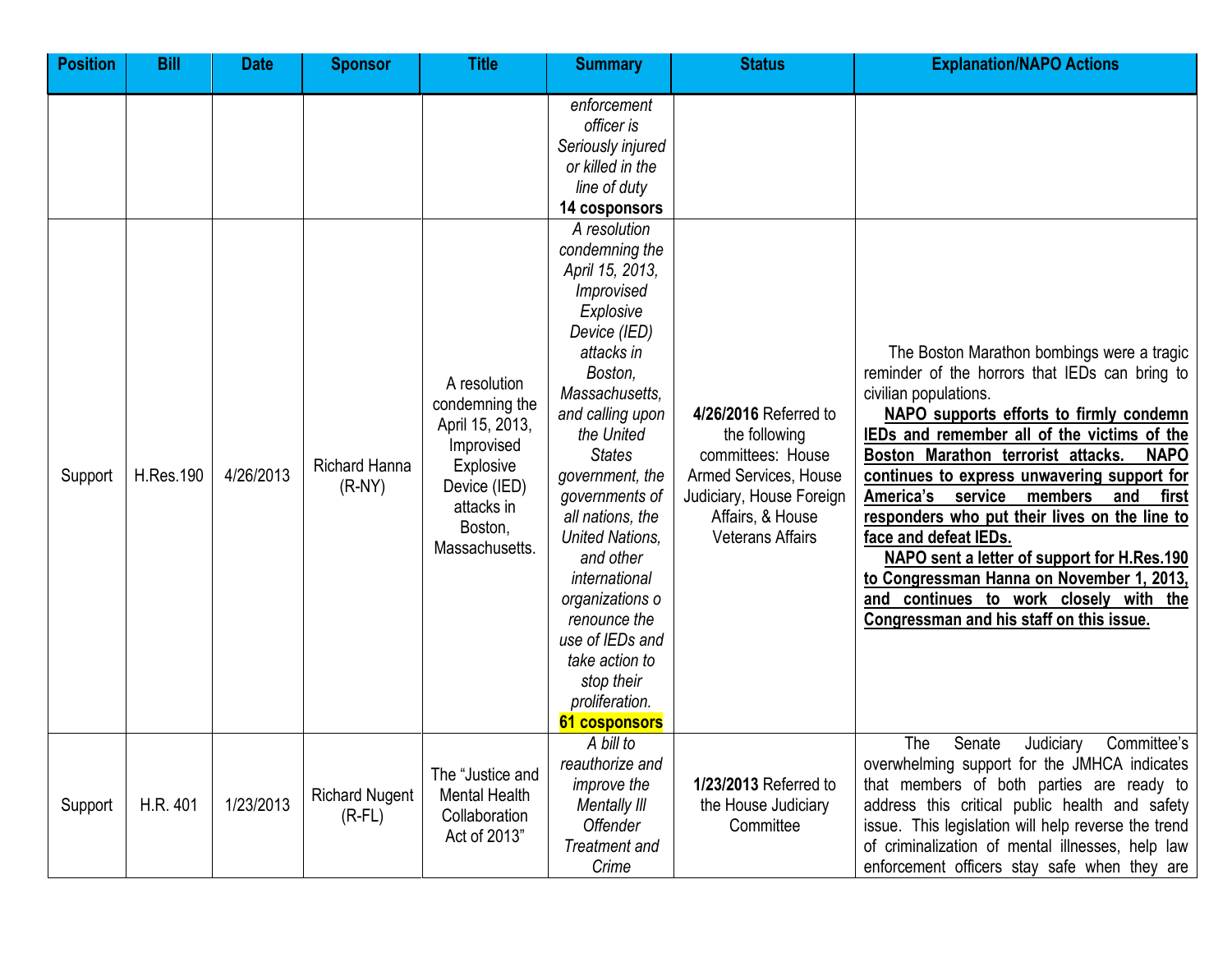| <b>Position</b> | <b>Bill</b> | <b>Date</b> | <b>Sponsor</b>             | <b>Title</b>                                                       | <b>Summary</b>                                                                                                                                                                                            | <b>Status</b>                                                                                        | <b>Explanation/NAPO Actions</b>                                                                                                                                                                                                                                                                                                                                                                                                                                                                                                                                                                                                                                                                                                                                                                                                                                                                                 |
|-----------------|-------------|-------------|----------------------------|--------------------------------------------------------------------|-----------------------------------------------------------------------------------------------------------------------------------------------------------------------------------------------------------|------------------------------------------------------------------------------------------------------|-----------------------------------------------------------------------------------------------------------------------------------------------------------------------------------------------------------------------------------------------------------------------------------------------------------------------------------------------------------------------------------------------------------------------------------------------------------------------------------------------------------------------------------------------------------------------------------------------------------------------------------------------------------------------------------------------------------------------------------------------------------------------------------------------------------------------------------------------------------------------------------------------------------------|
|                 |             |             |                            |                                                                    | <b>Reduction Act of</b><br>2004.<br>44 cosponsors                                                                                                                                                         |                                                                                                      | responding to mental health crises, and make our<br>communities safer.<br>NAPO will continue to express support for<br>this bill by engaging members of the House of<br>Representatives and encouraging them to<br>cosponsor this important piece of legislation.<br>For additional information on this legislation,<br>please see S.162.                                                                                                                                                                                                                                                                                                                                                                                                                                                                                                                                                                       |
| Support         | H.R. 421    | 1/25/2013   | David Reichert<br>$(R-WA)$ | The "COPS<br>Improvement<br>and<br>Reauthorization<br>Act of 2013" | A bill to amend<br>the Omnibus<br><b>Crime Control</b><br>and Safe<br>Streets Act of<br>1968 to<br>enhance the<br>COPS ON THE<br><b>BEAT</b> grant<br>program, and for<br>other purposes.<br>8 cosponsors | 1/25/2013 Referred to<br>the House Judiciary<br>Committee                                            | Since its inception, the Community Oriented<br>Policing Services (COPS) Office, (within the<br>United States Department of Justice (DOJ)), has<br>been extremely successful in implementing and<br>carrying out its designated objectives. To date,<br>COPS has funded over 118,000 community<br>police officers and awarded more than 40,000<br>grants to 13,300 state, local, and tribal law<br>enforcement agencies, advancing community<br>policing in all jurisdictions across the United<br>States.<br>NAPO fully supports funding this vital DOJ<br>law enforcement assistance program. NAPO<br>continues to engage members of Congress<br>and their staffs to express support for this<br>legislation. Additionally, NAPO regularly<br>meets with COPS Office leadership to discuss<br>needs and trends regarding the program.<br>For additional information on this legislation,<br>please see S.2254. |
| Support         | H.R. 867    | 2/27/2013   | Erik Paulsen<br>$(R-MN)$   | The "Metal Theft<br><b>Prevention Act</b><br>of 2013"              | A bill to prohibit<br>and deter the<br>theft of metal,<br>and for other<br>purposes.<br>4 cosponsors                                                                                                      | 2/27/2013 Referred to<br>the House Energy and<br>Commerce Committee,<br>House Judiciary<br>Committee | NAPO supports the Senate version of this<br>legislation, which includes an amendment,<br>submitted<br>NAPO,<br>by<br>to<br>ensure<br>law<br>enforcement officers are able to access<br>information needed to solve metal theft<br>cases. NAPO has sent letters to all of the<br>bill's cosponsors, in the House and Senate, to<br>request that the amendment is included in the<br>legislation.<br>For additional information on this legislation,                                                                                                                                                                                                                                                                                                                                                                                                                                                              |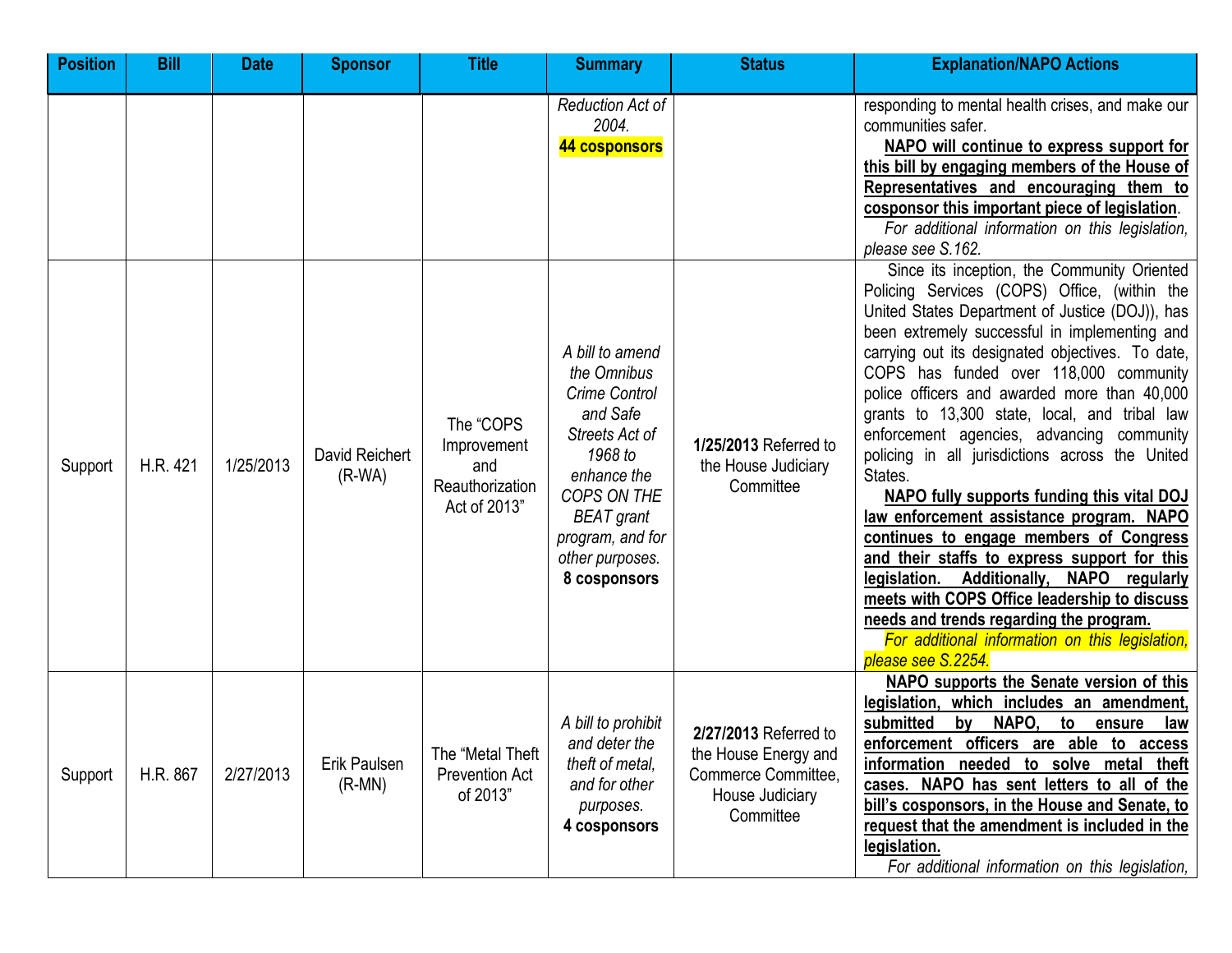| <b>Position</b> | <b>Bill</b> | <b>Date</b> | <b>Sponsor</b>                | <b>Title</b>                                                  | <b>Summary</b>                                                                                                                                                                                                                                                      | <b>Status</b>                                                                                                                                                                                               | <b>Explanation/NAPO Actions</b>                                                                                                                                                                                                                                                                                                                                                                                                                                                                                                                                                                                             |
|-----------------|-------------|-------------|-------------------------------|---------------------------------------------------------------|---------------------------------------------------------------------------------------------------------------------------------------------------------------------------------------------------------------------------------------------------------------------|-------------------------------------------------------------------------------------------------------------------------------------------------------------------------------------------------------------|-----------------------------------------------------------------------------------------------------------------------------------------------------------------------------------------------------------------------------------------------------------------------------------------------------------------------------------------------------------------------------------------------------------------------------------------------------------------------------------------------------------------------------------------------------------------------------------------------------------------------------|
|                 |             |             |                               |                                                               |                                                                                                                                                                                                                                                                     |                                                                                                                                                                                                             | please see S.394.                                                                                                                                                                                                                                                                                                                                                                                                                                                                                                                                                                                                           |
| Support         | H.R. 988    | 3/6/2013    | Frank<br>LoBiondo<br>$(R-NJ)$ | The "Bulletproof<br>Vest Partnership<br>Grant Act of<br>2013" | A bill to amend<br>Title I of the<br><b>Omnibus Crime</b><br>Control and<br>Safe Streets Act<br>of 1968 to<br>extend the<br>authorization of<br>the Bulletproof<br><b>Vest Partnership</b><br><b>Grant Program</b><br>through fiscal<br>year 2017.<br>10 cosponsors | 3/6/2013 Referred to the<br>House Judiciary<br>Committee                                                                                                                                                    | <b>NAPO strongly believes the advancement</b><br>of this legislation is essential to assist state<br>and local law enforcement efforts to purchase<br>bullet resistant vests for their officers. NAPO<br>discussed<br>the<br>importance of<br>this<br>has<br>legislation with<br>members of<br>numerous<br>Congress and their staffs, and sent letters to<br><b>Committee</b><br>Judiciary<br>leadership,<br>House<br>(Chairman Goodlatte (R-VA) and Ranking<br>Member Conyers (D-MI)), to express support<br>for the reauthorization of this bill.<br>For additional information on this legislation,<br>please see S.933. |
| Support         | H.R. 1263   | 3/19/2013   | Doris Matsui<br>$(D-CA)$      | The "Excellence<br>in Mental Health<br>Act"                   | A bill to increase<br>access to<br>community<br>behavioral<br>health services<br>for all<br>Americans and<br>to <i>improve</i><br>Medicaid<br>reimbursement<br>for community<br>behavioral<br>health services.<br>45 cosponsors                                     | 3/19/2013 Referred to<br>the House Energy and<br><b>Commerce Committee</b><br>4/1/2014 President<br>Obama signed into law a<br>demonstration project of<br><b>Excellence in Mental</b><br><b>Health Act</b> | NAPO demonstrated its continued support<br>of efforts to improve access to mental health<br>services for people who come into contact<br>with the criminal justice system by joining<br>law enforcement organizations in<br>fellow<br>signing the Excellence in Mental Health Act<br>sign-on letter.<br>For additional information on this legislation,<br>please see S.264.                                                                                                                                                                                                                                                |
| Support         | H.R. 1362   | 3/21/2013   | Peter King<br>$(R-NY)$        | The "Law<br>Enforcement<br><b>Officers Equity</b><br>Act"     | A bill to amend<br>the definition of<br>a law<br>enforcement<br>officer under<br>subchapter III of<br>chapter 83 and<br>84 of Title 5,<br><b>United States</b>                                                                                                      | 3/21/2013 Referred to<br>the House Oversight and<br>Government Reform<br>Committee                                                                                                                          | This legislation would expand the definition of<br>enforcement officer" for salary<br>"law<br>and<br>retirement benefits to include all Federal law<br>enforcement officers.<br>NAPO supports this legislation as these<br>officers face the same risks and challenges as<br>currently<br>enforcement<br>personnel<br>law<br>classified as LEOs. We need to make sure<br>that all federal law enforcement officers earn                                                                                                                                                                                                     |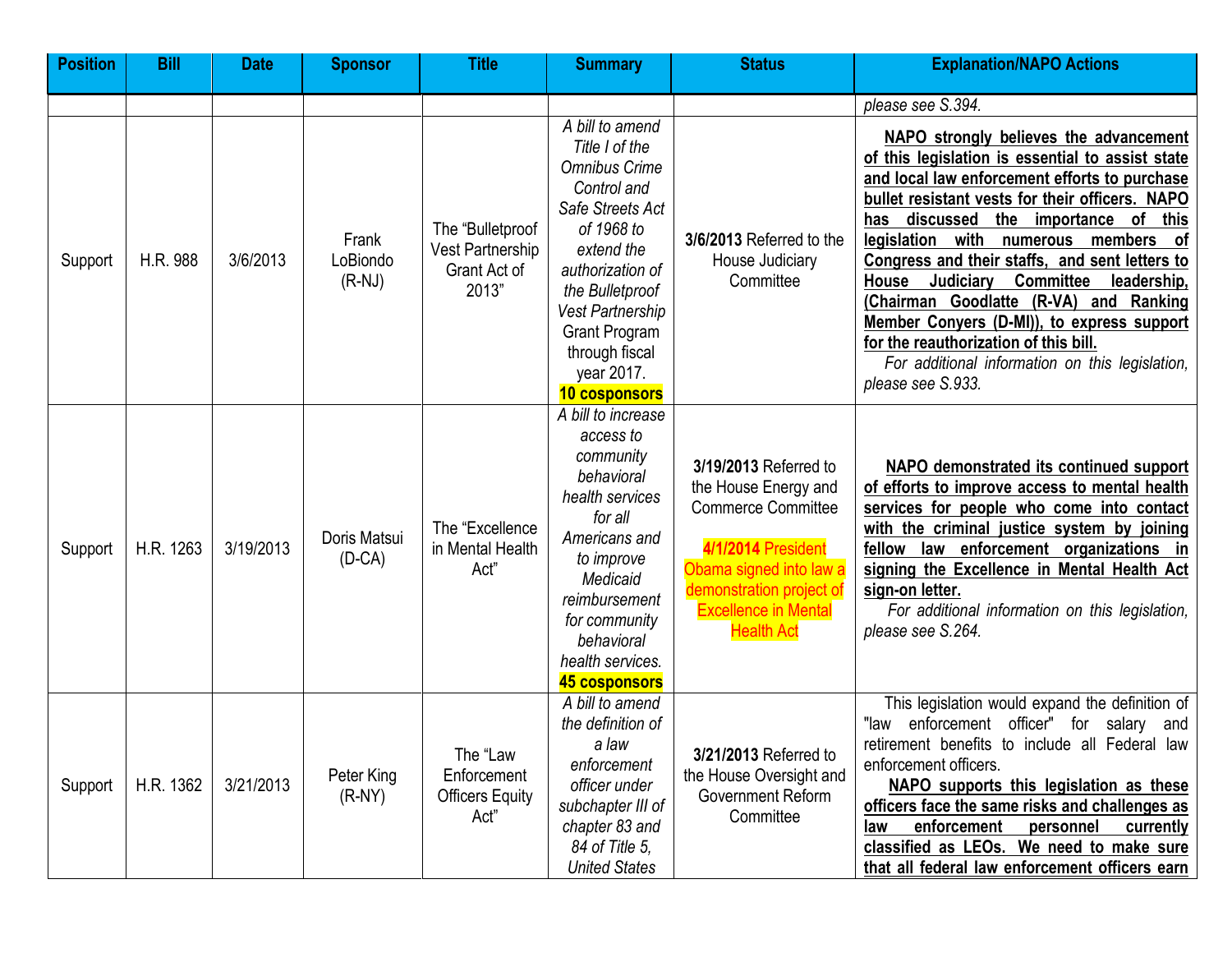| <b>Position</b> | <b>Bill</b> | <b>Date</b> | <b>Sponsor</b>             | <b>Title</b>                                                                                    | <b>Summary</b>                                                                                                                                                                                                                                                                                                                           | <b>Status</b>                                                                                      | <b>Explanation/NAPO Actions</b>                                                                                                                                                                                                                                                                                                                                                                                                                                                                                                                                                                                                                                                                                                                                                                                                                                                                                     |
|-----------------|-------------|-------------|----------------------------|-------------------------------------------------------------------------------------------------|------------------------------------------------------------------------------------------------------------------------------------------------------------------------------------------------------------------------------------------------------------------------------------------------------------------------------------------|----------------------------------------------------------------------------------------------------|---------------------------------------------------------------------------------------------------------------------------------------------------------------------------------------------------------------------------------------------------------------------------------------------------------------------------------------------------------------------------------------------------------------------------------------------------------------------------------------------------------------------------------------------------------------------------------------------------------------------------------------------------------------------------------------------------------------------------------------------------------------------------------------------------------------------------------------------------------------------------------------------------------------------|
|                 |             |             |                            |                                                                                                 | Code,<br>respectively, to<br>ensure the<br>inclusion of<br>certain<br>positions.<br>24 cosponsors                                                                                                                                                                                                                                        |                                                                                                    | the pay and benefits that they deserve.<br>For additional information on this legislation,<br>please see S.1172.                                                                                                                                                                                                                                                                                                                                                                                                                                                                                                                                                                                                                                                                                                                                                                                                    |
| Support         | H.R. 1565   | 4/15/2013   | Peter King<br>$(R-NY)$     | The "Public<br>Safety and<br>Second<br>Amendment<br><b>Rights</b><br>Protection Act of<br>2013" | A bill to protect<br>Second<br>Amendment<br>rights, ensure<br>that all<br>individuals who<br>should be<br>prohibited from<br>buying a firearm<br>are listed in the<br>National Instant<br>Criminal<br>Background<br>Check System,<br>and provide a<br>responsible and<br>consistent<br>background<br>check process.<br>187<br>cosponsors | 4/15/2013 Referred to<br>the House Judiciary<br>Committee; House<br>Veterans' Affairs<br>Committee | This legislation accomplishes the following: 1)<br>expands the existing background check system to<br>cover commercial sales, including sales at gun<br>shows and internet sales; 2) strengthens the<br>existing instant check system by encouraging<br>states to put all of their available records into the<br>National Instant Criminal Background Check<br>System (NICS); and 3) establishes a National<br>Commission on Mass Violence to study the<br>causes of mass violence in our country.<br>NAPO supports this legislation as it<br>advocates for the need to support better and<br>more accurate background checks to keep<br>weapons out of the wrong hands. Moreover,<br>NAPO has advocated for the need to change<br>the culture of violence that is prevalent in<br>American media, entertainment, and society<br>today. The National Commission on Mass<br>Violence will assist with this endeavor. |
| Support         | H.R. 1577   | 4/16/2013   | <b>Ted Poe</b><br>$(R-TX)$ | The<br>"McClelland-<br>Hasse Line of<br>Duty Act"                                               | A bill to protect<br>prosecutors,<br>judges, law<br>enforcement<br>officers and their<br>families.<br>2 cosponsors                                                                                                                                                                                                                       | 4/16/2013 Referred to<br>the House Judiciary<br>Committee                                          | NAPO supports this legislation, as NAPO<br>establishment<br>of stricter<br>the<br>believes<br>penalties<br>for<br>and<br>increased<br>sentences<br>attempting<br>law<br>harming<br>or<br>to<br>harm<br>enforcement officers will deter crime. Any<br>persons contemplating harming an officer<br>must know that they will face serious<br>punishments. Increased penalties can make<br>important differences in<br>the attitude of<br>criminals towards law enforcement officers,                                                                                                                                                                                                                                                                                                                                                                                                                                   |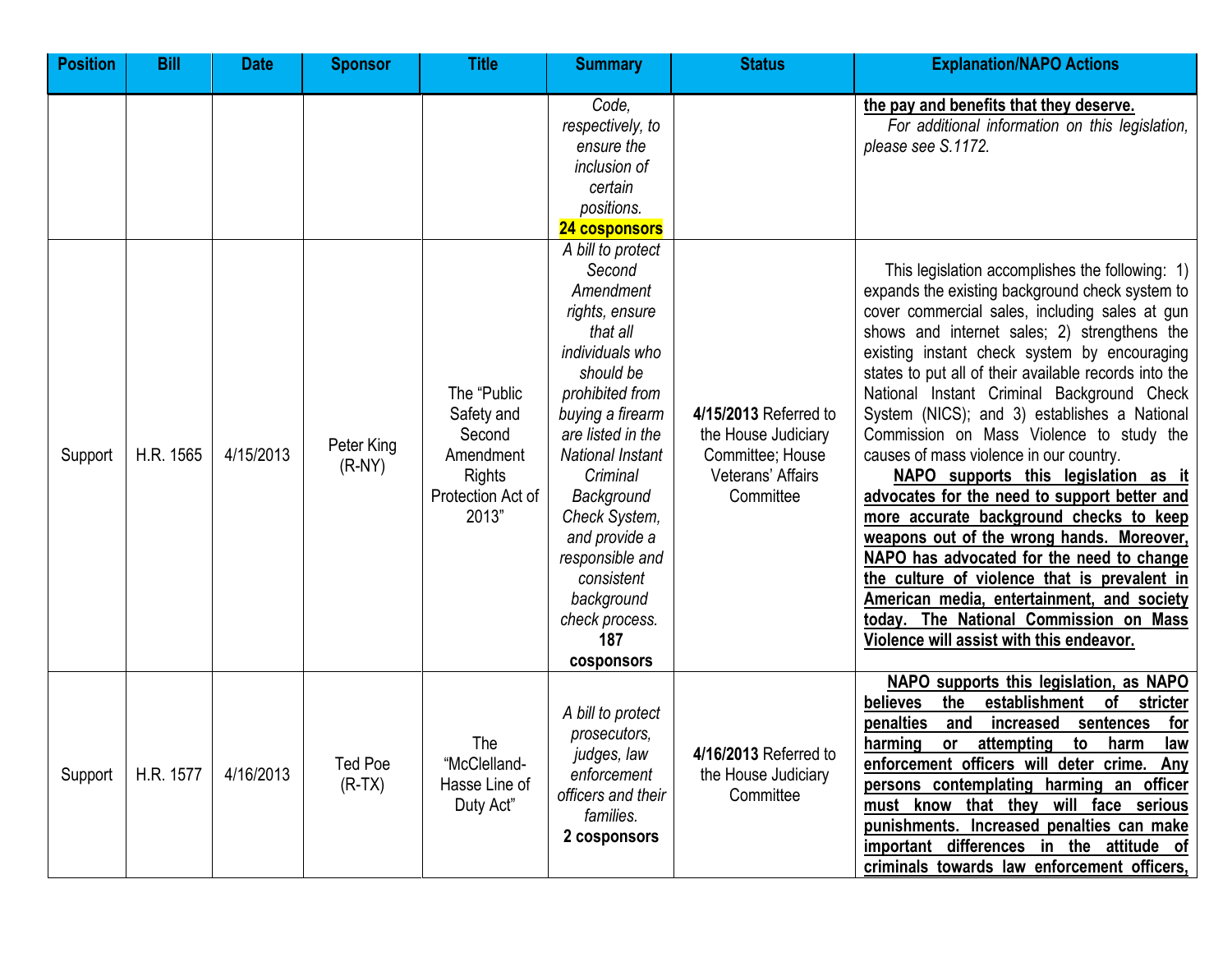| <b>Position</b> | <b>Bill</b> | <b>Date</b> | <b>Sponsor</b>          | <b>Title</b>                                                                                    | <b>Summary</b>                                                                                                                                                                                                                                                                                                                      | <b>Status</b>                                                                                                                                        | <b>Explanation/NAPO Actions</b>                                                                                                                                                                                                                                                                                                                                                                         |
|-----------------|-------------|-------------|-------------------------|-------------------------------------------------------------------------------------------------|-------------------------------------------------------------------------------------------------------------------------------------------------------------------------------------------------------------------------------------------------------------------------------------------------------------------------------------|------------------------------------------------------------------------------------------------------------------------------------------------------|---------------------------------------------------------------------------------------------------------------------------------------------------------------------------------------------------------------------------------------------------------------------------------------------------------------------------------------------------------------------------------------------------------|
|                 |             |             |                         |                                                                                                 |                                                                                                                                                                                                                                                                                                                                     |                                                                                                                                                      | and ensure protection of the community.<br>NAPO will continue to engage members of<br>Congress to advocate for the passage of<br>legislation, which will add further protections<br>for the law enforcement community.<br>For additional information on this legislation,<br>please see S.698.                                                                                                          |
| Support         | H.R. 1605   | 4/17/2013   | John Larson<br>$(D-CT)$ | The "Public<br>Safety and<br>Second<br>Amendment<br><b>Rights</b><br>Protection Act of<br>2013" | A bill to protect<br>Second<br>Amendment<br>rights, ensure<br>that all<br>individuals who<br>should be<br>prohibited from<br>buying a firearm<br>are listed in the<br>National Instant<br>Criminal<br>Background<br>Check System,<br>and provide a<br>responsible and<br>consistent<br>background<br>check process.<br>5 cosponsors | 4/17/2013 Referred to<br>the House Judiciary<br>Committee, House<br><b>Energy and Commerce</b><br>Committee, House<br>Veterans' Affairs<br>Committee | NAPO supports this legislation as it<br>advocates for the need to support better and<br>more accurate background checks to keep<br>weapons out of the wrong hands.<br>For additional information, please see H.R.<br>1565.                                                                                                                                                                              |
| Oppose          | H.R. 1628   | 4/18/2013   | Devin Nunes<br>$(R-CA)$ | The "Public<br>Employee<br>Pension<br>Transparency<br>Act"                                      | A bill to amend<br>the Internal<br>Revenue Code<br>of 1986 to<br>provide for<br>reporting and<br>disclosure by<br>state and local<br>public employee<br>retirement<br>pension plans.                                                                                                                                                | 4/18/2013 Referred to<br>the House Ways and<br><b>Means Committee</b>                                                                                | has routinely met with fellow<br><b>NAPO</b><br>stakeholders and Congressional staffers to<br>discuss this issue. NAPO has also sent<br>letters to the legislation's cosponsors to<br>express concerns with PEPTA.<br>NAPO will<br>continue to express opposition to PEPTA, as<br>the legislation is imprudent and unnecessary.<br>For additional information on this legislation,<br>please see S.779. |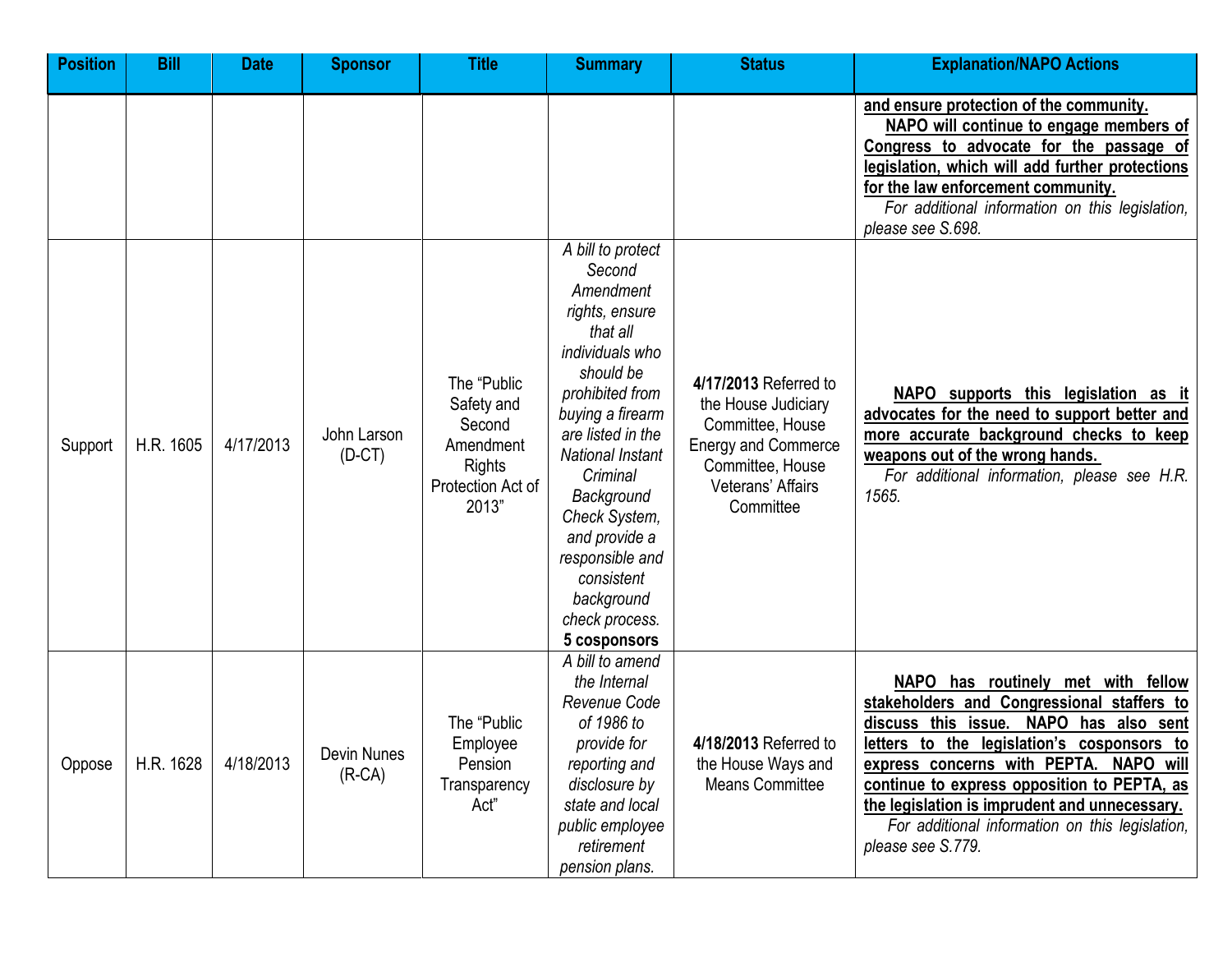| <b>Position</b> | <b>Bill</b> | <b>Date</b> | <b>Sponsor</b>                 | <b>Title</b>                                                                          | <b>Summary</b>                                                                                                                                                                       | <b>Status</b>                                                         | <b>Explanation/NAPO Actions</b>                                                                                                                                                                                                                                                                                                                                                                                                                                                                                                                                                                                                                                                                                                                                                                                                                                                                                                                                                                                       |
|-----------------|-------------|-------------|--------------------------------|---------------------------------------------------------------------------------------|--------------------------------------------------------------------------------------------------------------------------------------------------------------------------------------|-----------------------------------------------------------------------|-----------------------------------------------------------------------------------------------------------------------------------------------------------------------------------------------------------------------------------------------------------------------------------------------------------------------------------------------------------------------------------------------------------------------------------------------------------------------------------------------------------------------------------------------------------------------------------------------------------------------------------------------------------------------------------------------------------------------------------------------------------------------------------------------------------------------------------------------------------------------------------------------------------------------------------------------------------------------------------------------------------------------|
|                 |             |             |                                |                                                                                       | 10 cosponsors                                                                                                                                                                        |                                                                       |                                                                                                                                                                                                                                                                                                                                                                                                                                                                                                                                                                                                                                                                                                                                                                                                                                                                                                                                                                                                                       |
| Support         | H.R. 1795   | 4/26/2013   | Rodney Davis<br>$(R-AL)$       | The "Social<br>Security<br>Fairness Act of<br>2013"                                   | A bill to amend<br>Title II of the<br>Social Security<br>Act to repeal the<br>government<br>pension offset<br>and windfall<br>elimination<br>provisions.<br>117<br><b>cosponsors</b> | 4/26/2013 Referred to<br>the House Ways and<br><b>Means Committee</b> | By significantly scaling back and reducing<br>Social Security benefits for law enforcement<br>officers and their survivors, as GPO and WEP<br>do, officers and their families are provided<br>much<br>less<br>protection against financial<br>difficulties.<br><b>NAPO</b><br>continues to support<br>efforts to totally repeal GPO and WEP from<br>Title II of the Social Security Act, and will<br>continue to actively work to see the passage<br>of this legislation.<br>For additional information on this legislation,<br>please see S.896.                                                                                                                                                                                                                                                                                                                                                                                                                                                                     |
| Oppose          | H.R. 1847   | 5/7/2013    | Matt Salmon<br>$(R-AZ)$        | The "Electronic<br>Communications<br><b>Privacy Act</b><br>Amendments<br>Act of 2013" | A bill to improve<br>the provisions<br>relating to the<br>privacy of<br>electronic<br>communication.<br>24 cosponsors                                                                | 5/7/2013 Referred to the<br>House Judiciary<br>Committee              | NAPO strongly opposes adding warrant<br>requirements. Warrants take much longer to<br>secure as compared with the current practice<br>of officers obtaining a court order. This is of<br>particular concern in time-critical cases, such<br>as active kidnapping or child abduction<br>Moreover, warrants require an<br>cases.<br>affidavit, which generally becomes public.<br>documents<br>the<br>potential to<br>These<br>have<br>enforcement<br><i>informant</i><br>law<br>and<br>expose<br>identities and methods.<br>There are effective law enforcement<br>policies and procedures already in place on<br>these issues at the state and local level. The<br>warrant requirement would present a huge<br>obstacle to legitimate law enforcement needs<br>and NAPO does not feel that a one-size fits all<br>approach is appropriate for these matters.<br>NAPO will continue to express these concerns<br>to both chambers of Congress.<br>For additional information on this legislation,<br>please see S.607. |
| Support         | H.R. 2235   | 6/4/2013    | Michael<br>Capuano<br>$(D-MA)$ | The "Officer<br>Sean Collier<br>Campus Police                                         | A bill to amend<br>the Omnibus<br>Crime                                                                                                                                              | 6/4/2013 Referred to the<br>House Judiciary<br>Committee              | MIT Police Officer Collier lost his life while<br>protecting both the campus and the greater<br>Boston community. This legislation will honor                                                                                                                                                                                                                                                                                                                                                                                                                                                                                                                                                                                                                                                                                                                                                                                                                                                                         |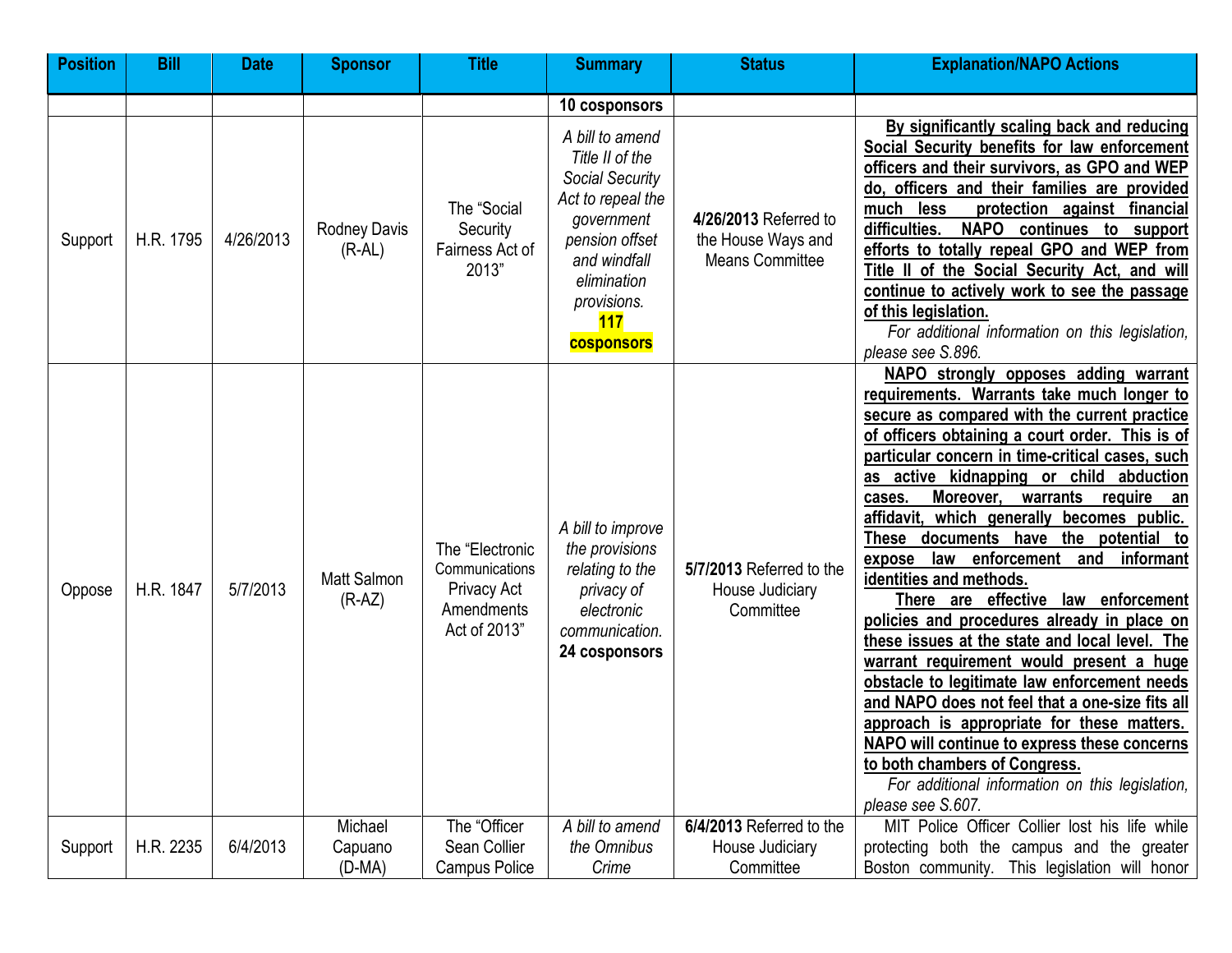| <b>Position</b> | <b>Bill</b> | <b>Date</b> | <b>Sponsor</b>                     | <b>Title</b>                                             | <b>Summary</b>                                                                                                                                                              | <b>Status</b>                                              | <b>Explanation/NAPO Actions</b>                                                                                                                                                                                                                                                                                                                                                                                                                                                                                                                                                                                                                                                                                                                                                                                                                                             |
|-----------------|-------------|-------------|------------------------------------|----------------------------------------------------------|-----------------------------------------------------------------------------------------------------------------------------------------------------------------------------|------------------------------------------------------------|-----------------------------------------------------------------------------------------------------------------------------------------------------------------------------------------------------------------------------------------------------------------------------------------------------------------------------------------------------------------------------------------------------------------------------------------------------------------------------------------------------------------------------------------------------------------------------------------------------------------------------------------------------------------------------------------------------------------------------------------------------------------------------------------------------------------------------------------------------------------------------|
|                 |             |             |                                    | Recognition Act<br>of 2013"                              | Control and<br>Safe Streets Act<br>of 1968 to<br>provide death<br>benefits for<br>campus police<br>officers.<br>13 cosponsors                                               |                                                            | Officer Collier by ensuring that campus police<br>officers are added to the Public Safety Officers'<br>Benefits (PSOB) Program. Campus police<br>officers serve their communities with integrity and<br>valor, and deserve to be included among those<br>public safety personnel whose survivors are<br>eligible to receive benefits under the PSOB<br>Program.<br>NAPO believes this bill is essential to the<br>law enforcement community, and has sent<br>letters of support to all of the legislation's<br>cosponsors. NAPO's Executive Director has<br>discussed this legislation with Congressman<br>Capuano, and maintains close contact with<br>the Congressman and his staff.<br><b>Since</b><br>meeting with Congressman Capuano, NAPO<br>has met with staffers for numerous members<br>of the House Judiciary Committee to urge<br>support for this legislation. |
| Support         | H.R. 2805   | 6/24/2013   | Ted Poe<br>$(R-TX)$                | The "End Sex<br>Trafficking Act"                         | A bill to amend<br>title 18, United<br>States Code, to<br>clarify the range<br>of conduct<br>punished as sex<br>trafficking, and<br>for other<br>purposes.<br>51 cosponsors | 6/24/2013 Referred to<br>the House Judiciary<br>Committee  | NAPO supports this legislation, as it<br>strengthens and clarifies the Trafficking<br>Victims Protection Act to ensure that sex<br>trafficking perpetrators are prosecuted for<br>contributing to modern-day-slavery.<br>For additional information, please see S.1354.                                                                                                                                                                                                                                                                                                                                                                                                                                                                                                                                                                                                     |
| Support         | H.R. 3465   | 11/13/2013  | James<br>Sensenbrenner<br>$(R-WI)$ | The "Second<br>Chance<br>Reauthorization<br>Act of 2013" | A bill to<br>reauthorize the<br>Second Chance<br>Act of 2007.<br>35 cosponsors                                                                                              | 11/13/2013 Referred to<br>the House Judiciary<br>Committee | NAPO has sent a letter of support for the<br>Second Chance Reauthorization Act and<br>plans to work closely with the bill's sponsors<br>to ensure the passage of this legislation.<br>For additional information, please see<br>S.1690.                                                                                                                                                                                                                                                                                                                                                                                                                                                                                                                                                                                                                                     |
| Support         | H.R. 3530   | 11/19/2013  | Ted Poe<br>$(R-TX)$                | The "Justice for<br>Victims of                           | A bill to provide<br>justice for the                                                                                                                                        | 11/19/2013 Referred to<br>the House Judiciary              | <b>NAPO</b><br>discussed<br>this<br><u>bill</u><br>has<br><u>with</u><br>Congressman Poe's senior staff, and pledged                                                                                                                                                                                                                                                                                                                                                                                                                                                                                                                                                                                                                                                                                                                                                        |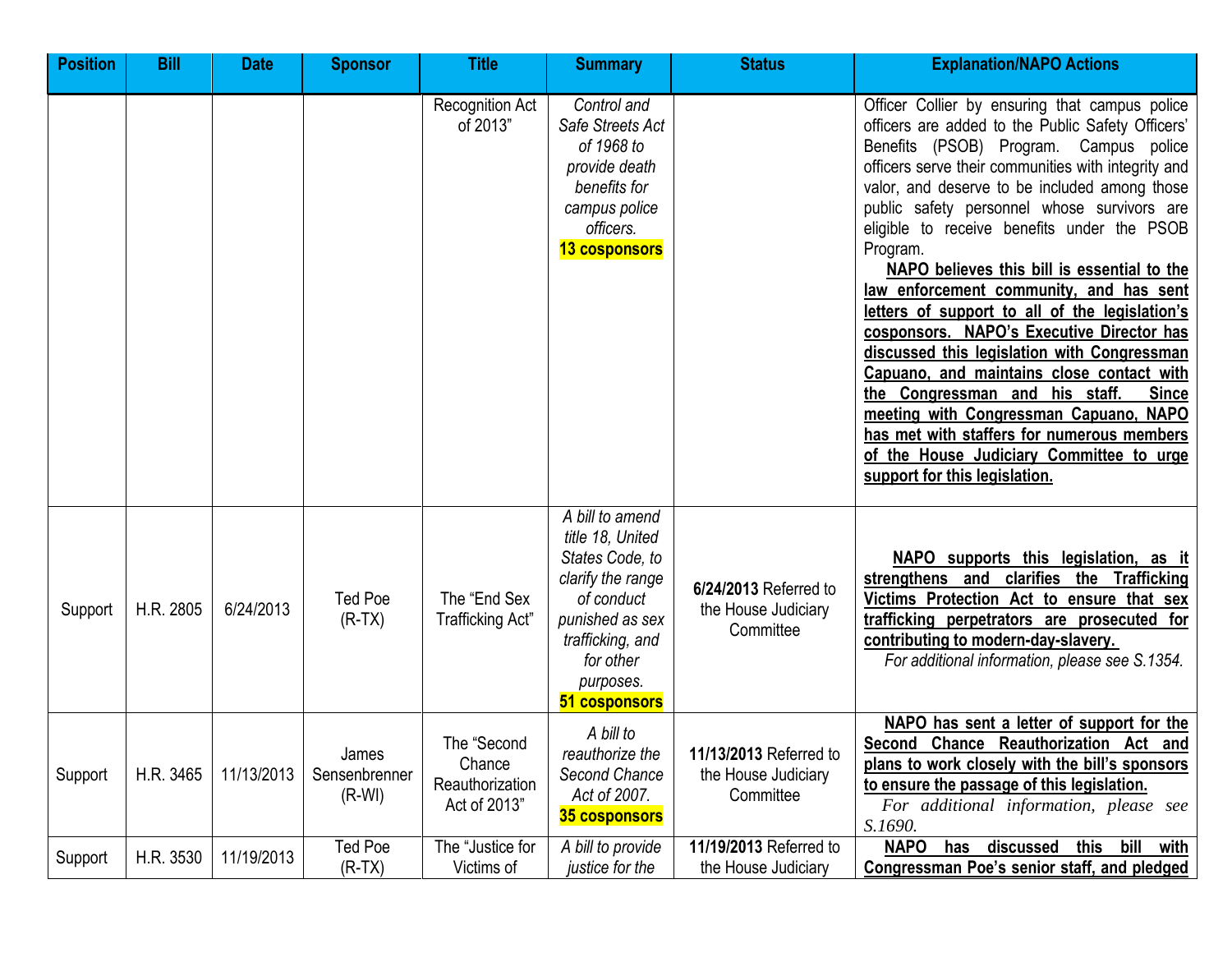| <b>Position</b>        | <b>Bill</b> | <b>Date</b> | <b>Sponsor</b>                 | <b>Title</b>                                                                                                                                                                        | <b>Summary</b>                                                                                                                                                                                               | <b>Status</b>                                                                                          | <b>Explanation/NAPO Actions</b>                                                                                                                                                                                                                                                                                                                                                                                                                                                                                                                                                                                                                                                                                                                                                                                                                                                                                                                                                                                                                                                                                                                                                                                                                                                                                                                                                                                                                                                                                                       |
|------------------------|-------------|-------------|--------------------------------|-------------------------------------------------------------------------------------------------------------------------------------------------------------------------------------|--------------------------------------------------------------------------------------------------------------------------------------------------------------------------------------------------------------|--------------------------------------------------------------------------------------------------------|---------------------------------------------------------------------------------------------------------------------------------------------------------------------------------------------------------------------------------------------------------------------------------------------------------------------------------------------------------------------------------------------------------------------------------------------------------------------------------------------------------------------------------------------------------------------------------------------------------------------------------------------------------------------------------------------------------------------------------------------------------------------------------------------------------------------------------------------------------------------------------------------------------------------------------------------------------------------------------------------------------------------------------------------------------------------------------------------------------------------------------------------------------------------------------------------------------------------------------------------------------------------------------------------------------------------------------------------------------------------------------------------------------------------------------------------------------------------------------------------------------------------------------------|
|                        |             |             |                                | Trafficking Act"                                                                                                                                                                    | victims of<br>trafficking.<br><b>76 cosponsors</b>                                                                                                                                                           | Committee                                                                                              | our support of the legislation on January 10,<br>2014. NAPO is committed to working with<br>Congressman Poe to ensure the passage of<br>this important piece of legislation.<br>For additional information, please see<br>S.1738.                                                                                                                                                                                                                                                                                                                                                                                                                                                                                                                                                                                                                                                                                                                                                                                                                                                                                                                                                                                                                                                                                                                                                                                                                                                                                                     |
| Under<br><b>Review</b> | H.R. 3560   | 11/20/2013  | Steven<br>Horsford<br>$(D-NV)$ | The "Universal<br><b>Racial Profiling</b><br>Elimination<br>Standards and<br>Procedures for<br>Effective<br>Constitutional<br><b>Rights Training</b><br>(Universal<br>RESPECT) Act" | A bill to<br>mandate the<br>basic<br>educational,<br>regulatory, and<br>management<br>actions<br>necessary for<br>the prevention<br>of racial profiling<br>practices by law<br>enforcement.<br>52 cosponsors | 11/20/2013 Referred to<br>the House Homeland<br>Security Committee and<br>House Judiciary<br>Committee | This legislation would amend the Homeland<br>Security Act to require that recipients of federal<br>law enforcement grants and training facilities do<br>not engage in racial profiling. The bill would also<br>require the Secretary of the Department of<br>Homeland Security (DHS) to work with an<br>Advisory Board to develop model training law<br>enforcement practices that prevent racial profiling.<br>NAPO has discussed this legislation in<br>length with Congressman Horsford and his<br>staff. NAPO is concerned that the breadth of<br>the legislation is too great.<br>Also,<br>the<br>definitions of racial profiling<br>and<br>law<br>enforcement activity are very broad and the<br>scope of intrusion by DHS into state and local<br>police departments, enforceable by subpoena<br>federal<br>lawsuits,<br>extremely<br>and<br>is<br>cumbersome.<br>The legislation includes a "one size fits all"<br>approach that would be overseen by DHS and<br>does not recognize differing law enforcement<br>challenges and community relationships<br>between police and citizens in various states<br>and localities across the country.<br>Moreover, federal and state civil rights<br>actions are already in place and very<br>frequently used by any person who feels their<br>civil rights have been violated by law<br>enforcement officers. Individual officers are<br>already subject to discipline, removal, lawsuit,<br>and even prison, for civil rights abuses.<br>Supervisors and agencies are also already |